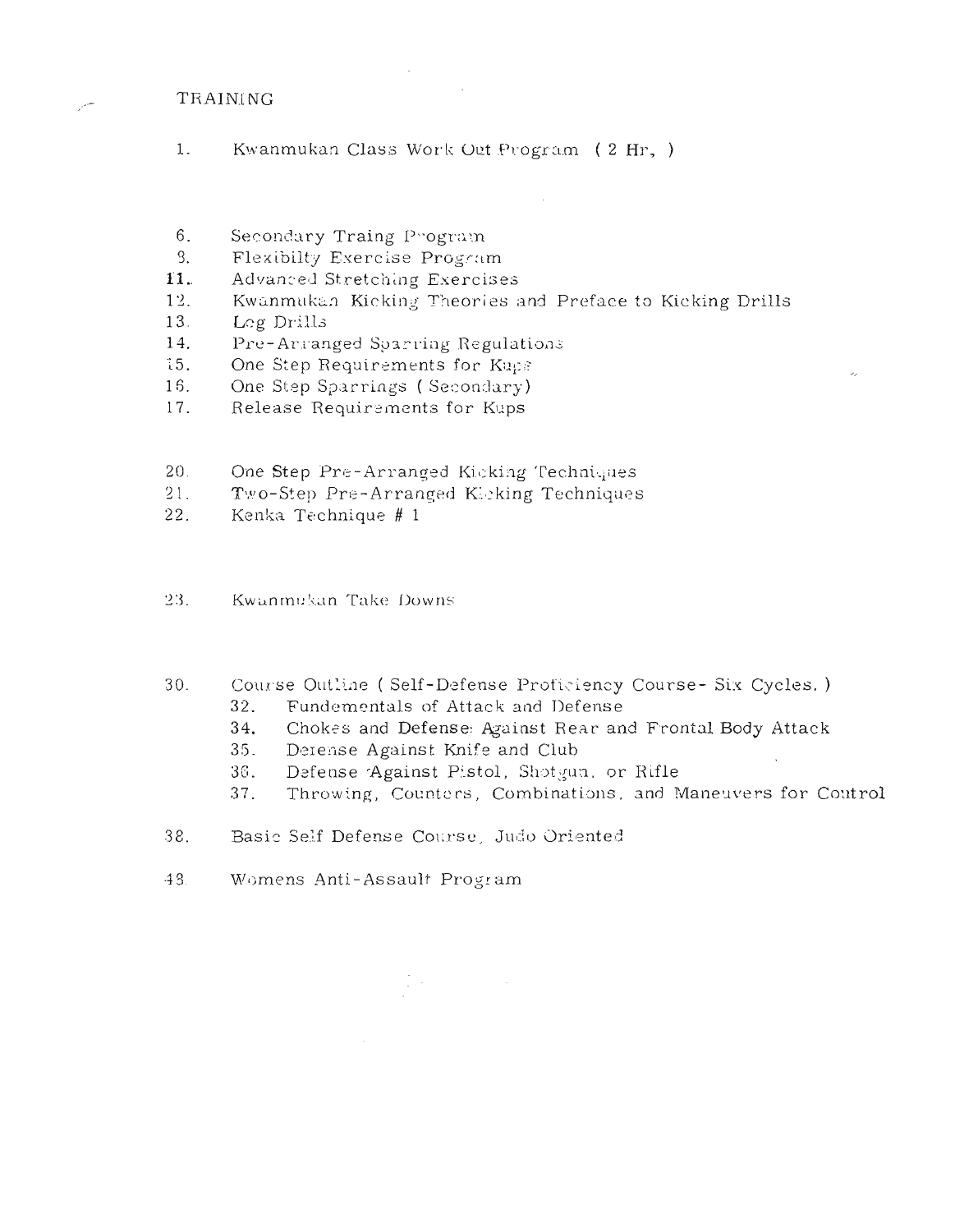$\mathcal{L}$ 

- 1. BOW IN: The Senior Student will establish class order according to rank and call the class to attention with KWANMUKAN--ATTENTION--BOW.
- 2. STRETCHING: The senior student will follow the KWANMUKAN MANUAL stretching order for not more than 10 minutes.
- 3. MEDITATION: The Senior Black Belt will lead the class in Zazen for 5 min. Students will assume proper posture. Lights will be out.
- 4. BASIC EXERCISE: Any Senior student can lead. Exercises will be done in line form moving up and down the floor. Exercises will be done in the following order for 20 minutes.
	- 1. Defends
	- 2. Hand Attacks
	- 3. FRT Stretch & Kicks
	- 4. Side Stretch & Kicks
	- 5. 3 Stars, etc.
- 5. LEG DRILLS: Will be demonstrated by qualified instructor and performed as set forth in the KWANMUKAN MANUAL at each students own speed for a period of 15 minutes, then ceased regardless of completion.
- 6. PRE-ARRANGED APPLICATION OF TECHNIQUES: Students are confined to the practice of the requirements for their particular level, as set forth in the KWANMUKAN MANUAL. Special outstanding students may work on advanced techniques with the permission of KWANMUKAN Master Instructors. Should be practiced for 25 minutes in the following general order.
	- 1. 1 & 3 Steps
	- 2. Releases
	- 3. Ukime & Holding Etc.<br>4. Kenka
	- 4. Kenka
	- 5. Sparring Drills
- 7. THE FORMAL EXERCISE: Students are only permitted to practice their required form. Each form should be done twice, once with deliberation and once with speed and power. Practice 20 min.
- 8. FREE-SPARRING: Co-operative practice for no more than 25 minutes.
- 9. MEDITATION & PHILOSOPHY: Chief Instructor will lead Zazen and will give commentary thereafter. 5 minutes
- 10. BOW OUT: Senior Student will assemble class according to rank, and facing the class will call for order with KWANMUKAN-ATTENTION. He then will request recitation of the PHILOSOPHICAL ORDER for that period as designated by the KWANMUKAN Directorate. Turning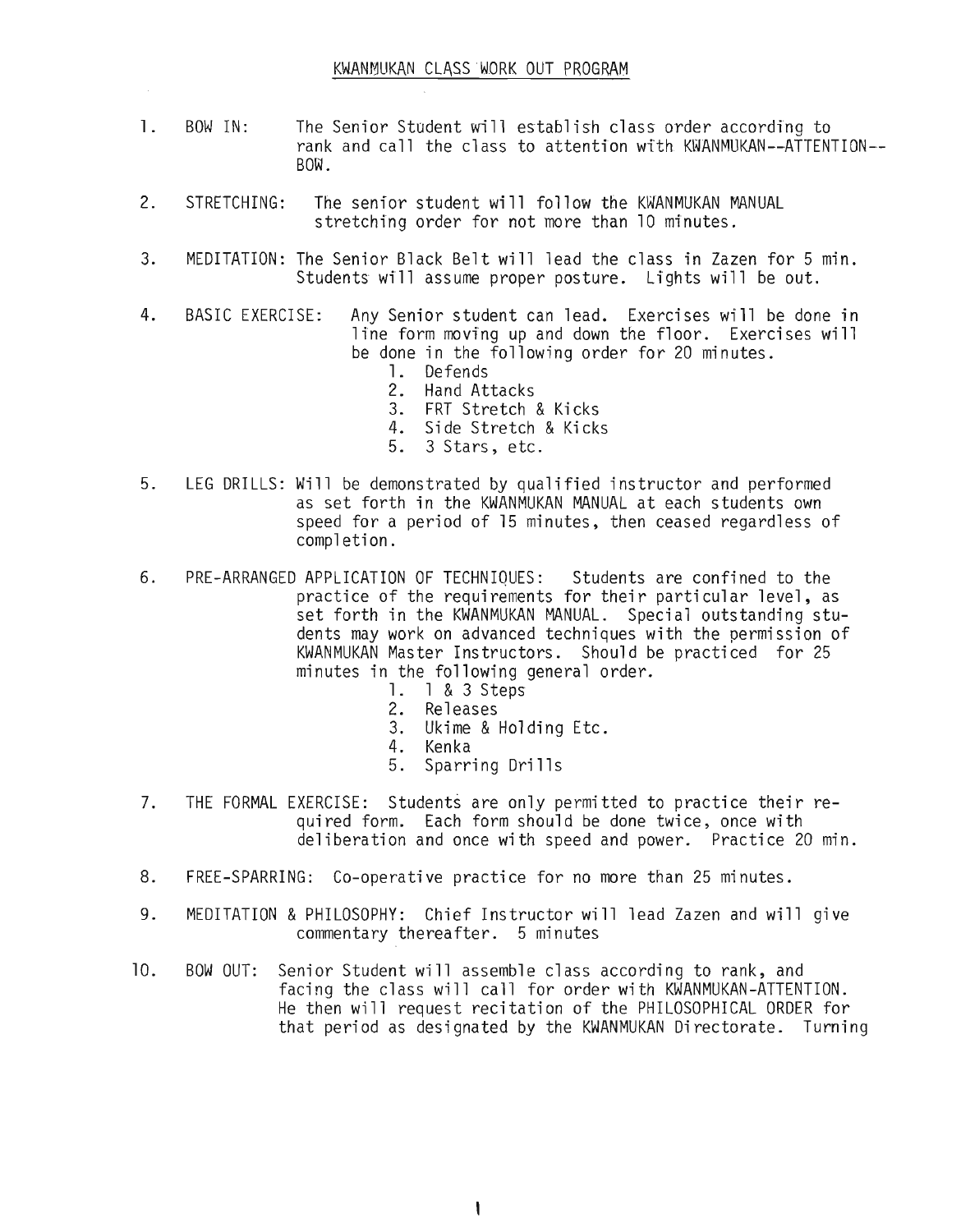to face the Chief Instructor, he wi 11 order KWANMUKAN-BOW and then turn the class to face him and order BOW-CLASS DISMISSED. It is then customary for class to thank the teacher for his fnstruction.

## FORMAL BEHAVIOR

 $\mathbb{R}^3$ 

BOW when entering the class and ask for permission to participate if coming in tardy.

STAND AT ATTENTION WITH ARMS STRAIGHT AND WITH FISTSCLENCHED whenever the instructor is talking or when a high rank Black Belt enters the work-out area.

BOW and thank the instructor when asked to participate in demonstrating a technique.

When demonstrating DO NOT FLINCH AND SHOUT LOUDLY.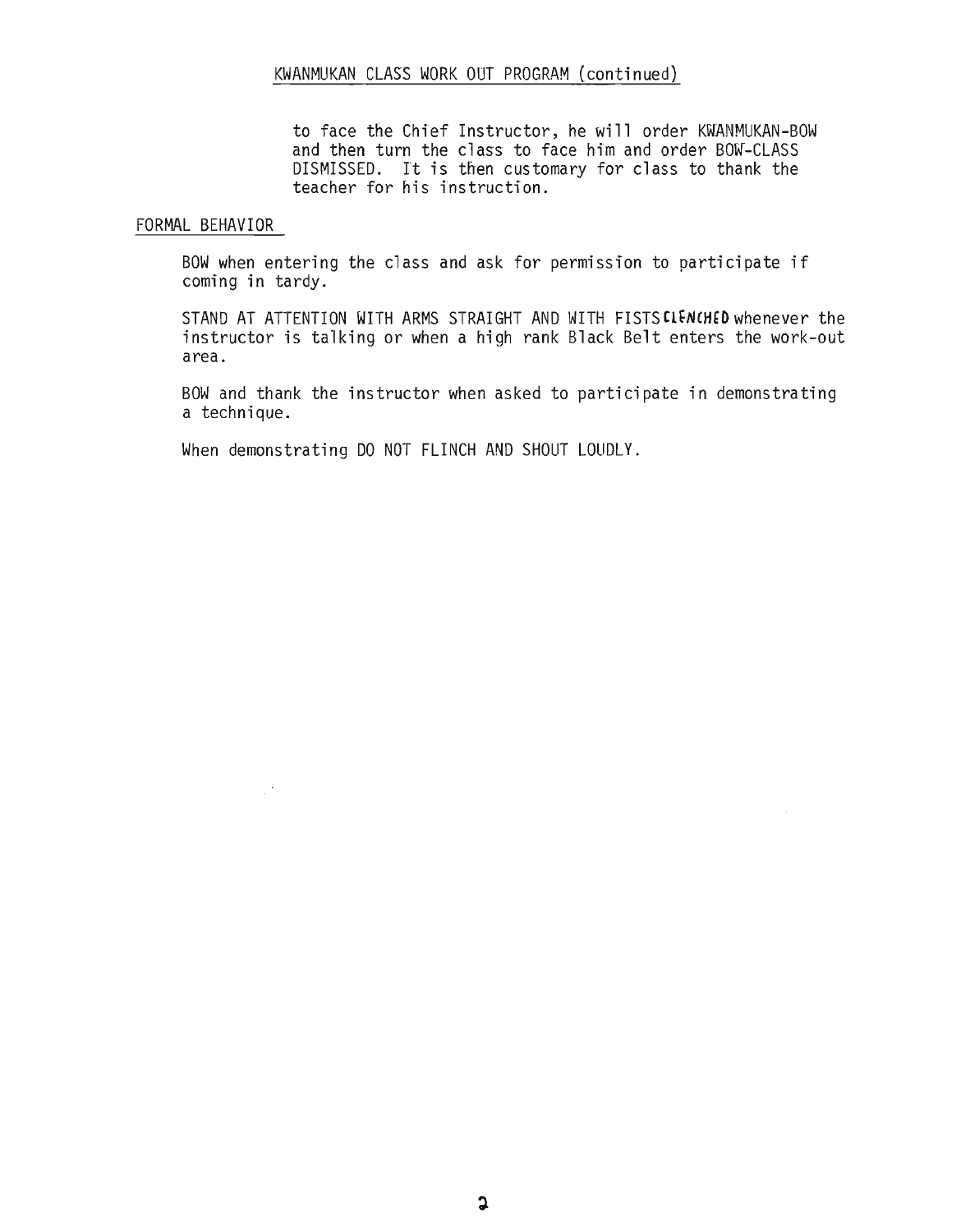| FIRST CLASS:<br>(Basic Practice) |                                                                                                         |
|----------------------------------|---------------------------------------------------------------------------------------------------------|
| STRAIGHT PUNCH -                 | Open leg stance<br>Slow 20, and fast 20 counts                                                          |
| FRONT KICK                       | Close stance<br>Slow 20, and fast 20 counts                                                             |
| SIDE SNAP KICK -                 | Close stance - pay attention to your foot edge<br>Slow 20, and fast 20 counts                           |
| SIDE THRUST KICK -               | Close stance - pay attention to your knee, push out<br>thrust kick time.<br>Slow 10, and fast 20 counts |

#### 5 MINUTE REST

(Moving basic practice)

- STEP PUNCH Forward stance pay attention and do your punch and stance's focus in the same time. One way five steps, turn and five step count. Three times do all three step punches (forward punch, reverse punch and forward punch per step).
- RISING BLOCKING Step forward stance pay attention to your pulling hand, 450 body angle in blocking time, then reverse punch, per step. One way five steps, turn and five step count.
- DOWNWARD BLOCKING Step forward stance blocking hand stop just above the knee about 6 to 9 inches. 45<sup>0</sup>body angle at blocking time, then reverse punch. Step to the front five counts two times. Step back five count - three times.
- OUTSIDE BLOCKING Forearm blocking step forward stance Step front five steps - two times Step back five steps - two times

BACK STANCE KNIFE HAND BLOCKING - Step back stance - pay attention and have your back foot with 70% of your weight, and your front foot with 30% of your weight. Doing knife hand blocking at the same time you are stepping. Step front five times - two times Step back five times - three times THEN BACK STANCE KNIFE HAND BLOCKING --- switching your stance into a FORWARD STANCE WITH A SPEAR HAND THRUST. Step front five steps doing each combination and then step back five steps doing each combination.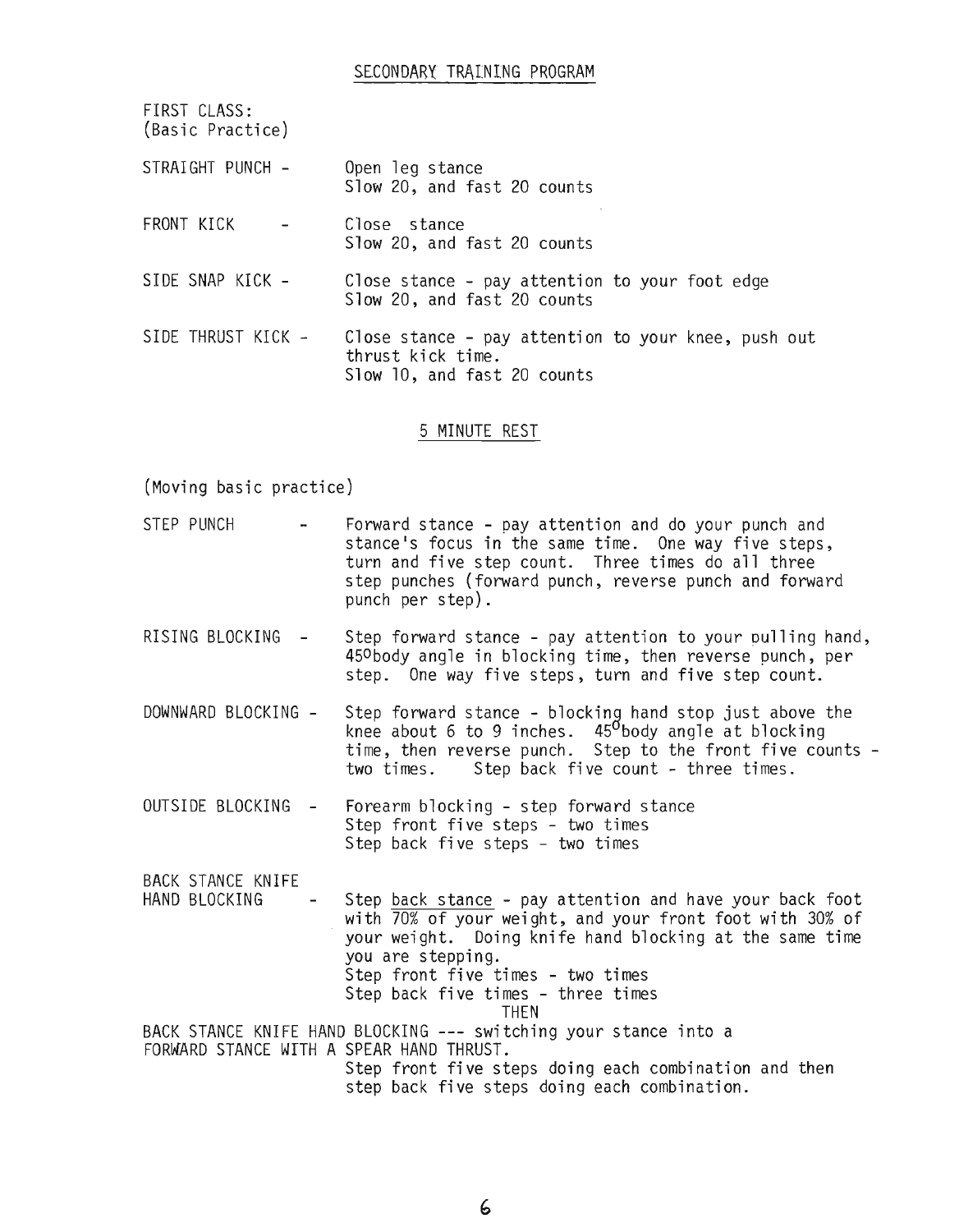# (Moving basic practice)

# 5 MINUTE REST

- FRONT KICK Step forward stance - pay attention use knee snap. Step  $\overline{a}$ front five times and step turn then step front five times. - Three times - pay attention keep body straight.
- SIDE SNAP KICK Step straddle - leg stance - use knee snap - foot edge. One way three steps and then switch foot and go back three steps. Five times.
- SIDE THRUST KICK Step straddle - leg stance - use knee push and foot edge<br>- pay attention and keep body straight - One way three steps and then switch foot and go back three steps. Five times.
- ROUND HOUSE KICK Step forward stance - use knee snap and the ball of the foot - pay attention to snap back the leg. (Same number as the above kicks)

10 MINUTE REST

FOCUS PRACTICE - MAKIWARIBOARD (every day) WALL (contact point) Reverse punch 20 times step punch 20 times SAND BAG - Kick training. STOP BEFORE ONE INCH FROM WALL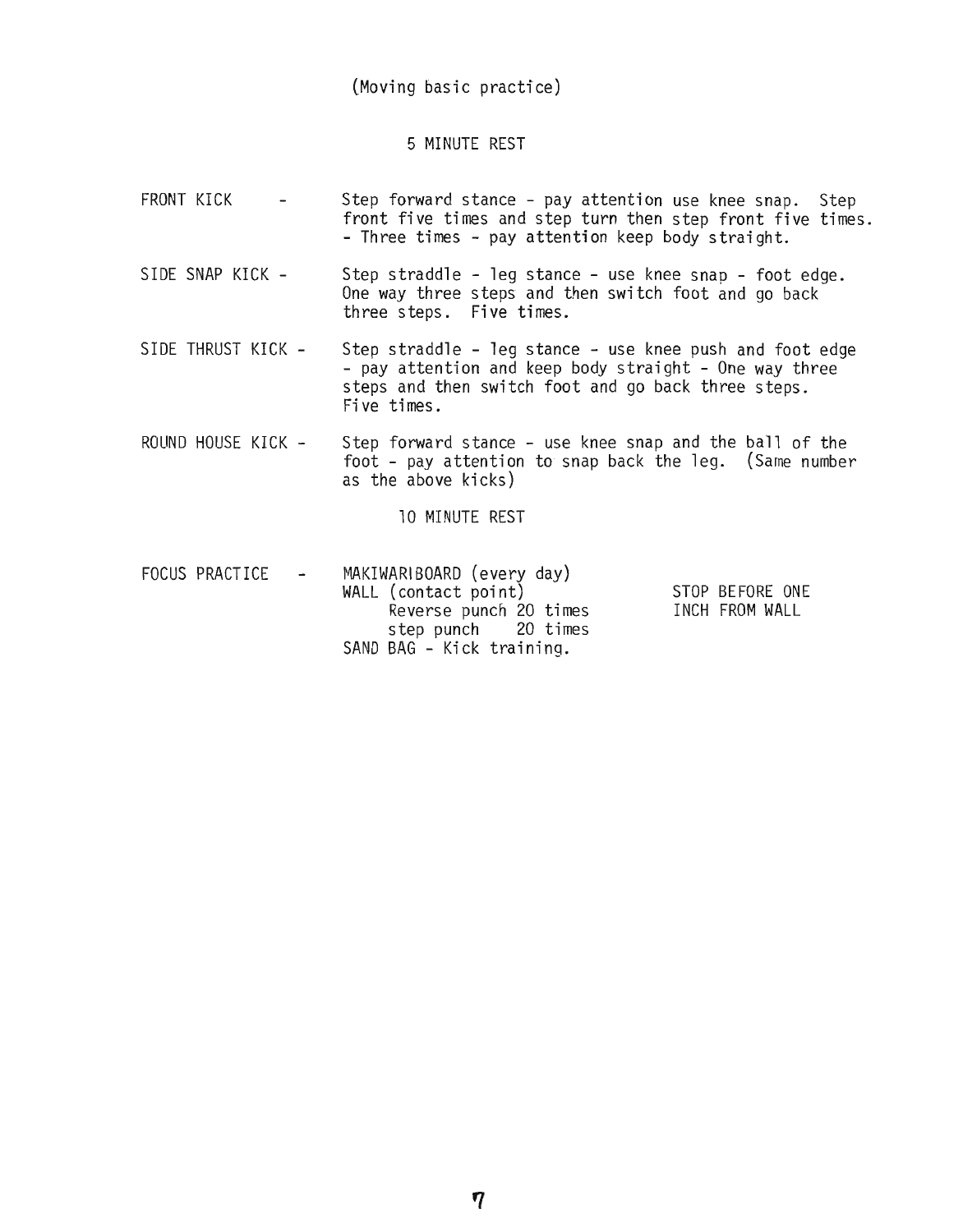# FLEXIBILITY EXERCISE PROGRAM

#### GUIDELINES

- A. Caution If you have chronic back problems (disc, muscular, neurological) Please check with your physician before doing these exercises.
- B. These are static stretching exercises. They must be done slowly and deliberately.
- C. Do not bounce while performing exercises.
- D. Do not stretch beyond pain.
- E. Do not hold breath during exercises.
- F. These are excellent stretching exercises for (runners-joggers). If possible, they should be done before and after running.
- G. Stop these exercises if you develop any abnormal pains and consult the physical education staff.

- 1. Head to Knees standing legs together: Standing position, legs together Using arms for assistance, bring head to knees Hold for 5 seconds with legs straight, don't bend knees
- 2. Head to Knees standing position legs straddled: Standing position, legs straddled wide slightly beyond shoulder length Using hands for assistance, slowly bring forehead to right knee keeping leg straight, don't bend knees. Ho 1d for 5 seconds Relax and repeat to left knee
- 3. The Yogi: Seated position - place soles of feet together - knees apart Place elbows on knees and press downward to maximum pain stretch Hold for 5 seconds
- 4. Foot to Hand:

Lying on back - arms extended outward from shoulders Take right foot and touch left hand, keeping legs straight Hold for 5 seconds Relax and repeat to opposite side

5. Feet to Hand:

Lying on back - arms extended outward from shoulders Keeping legs together and extended - touch left band and hold 5 seconds Relax and touch legs to right hand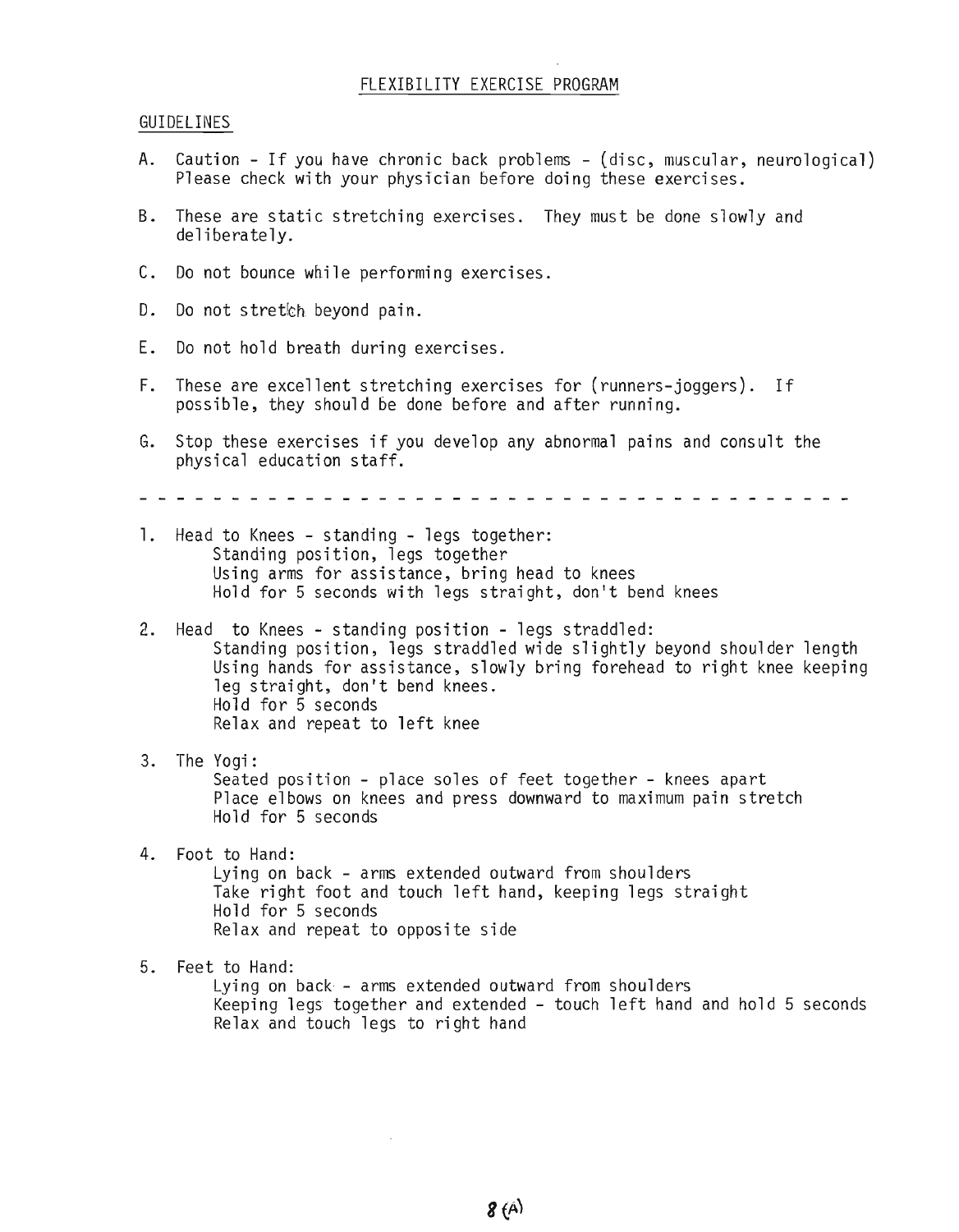6. Single Leg Lifts: Seated position - legs locked at knees and extended forward Using hands for assistance draw right leg toward chest to position of maximum stretch pain, don't bend knee Hold for 5 seconds Re1ax and repeat with 1eft 1eg 7. Extreme Leg Lifts: Lying position - legs locked at knees and extended Using hands for assistance draw right leg toward chest to position of maximum stretch pain, don't bend knee Hold for 5 seconds Relax and repeat with left leg 8. Double Leg Sit-up: Lying on back - arms extended over head and legs locked at knees Keeping legs and upper body sections straight, bend at waist and raise both parts off the floor simultaneously touching toes with hands overhead Hold for 5 seconds 9. Head to Knee - Wide Straddle: Seated - wide straddle position Using arms for assistance - bring forehead to right knee Hold for 5 seconds Repeat to other side Keep legs straight while holding 10. Head to Knees: Seated position, legs together in front of you Using arms for assistance, draw head to touch knees Hold for 5 seconds Keep legs straight while holding 11. Hurdler's Stretch - assume Hurdler's Stretch position a. Draw head to knee - hold for 5 seconds, don't bend knee, keep 1egs strai ght b. Lie down - touch bent knee to ground - hold for 5 seconds c. Change legs and repeat 12. Back Arch Lift: Lying on stomach grasp ankles with hands Raise upper body and legs off floor - hold for 5 seconds 13. Reverse foot to hand: Lying on stomach - arms extended outward from shoulders Raise right ankle to left hand and hold for 5 seconds Repeat with left ankle to right hand

 $\sim$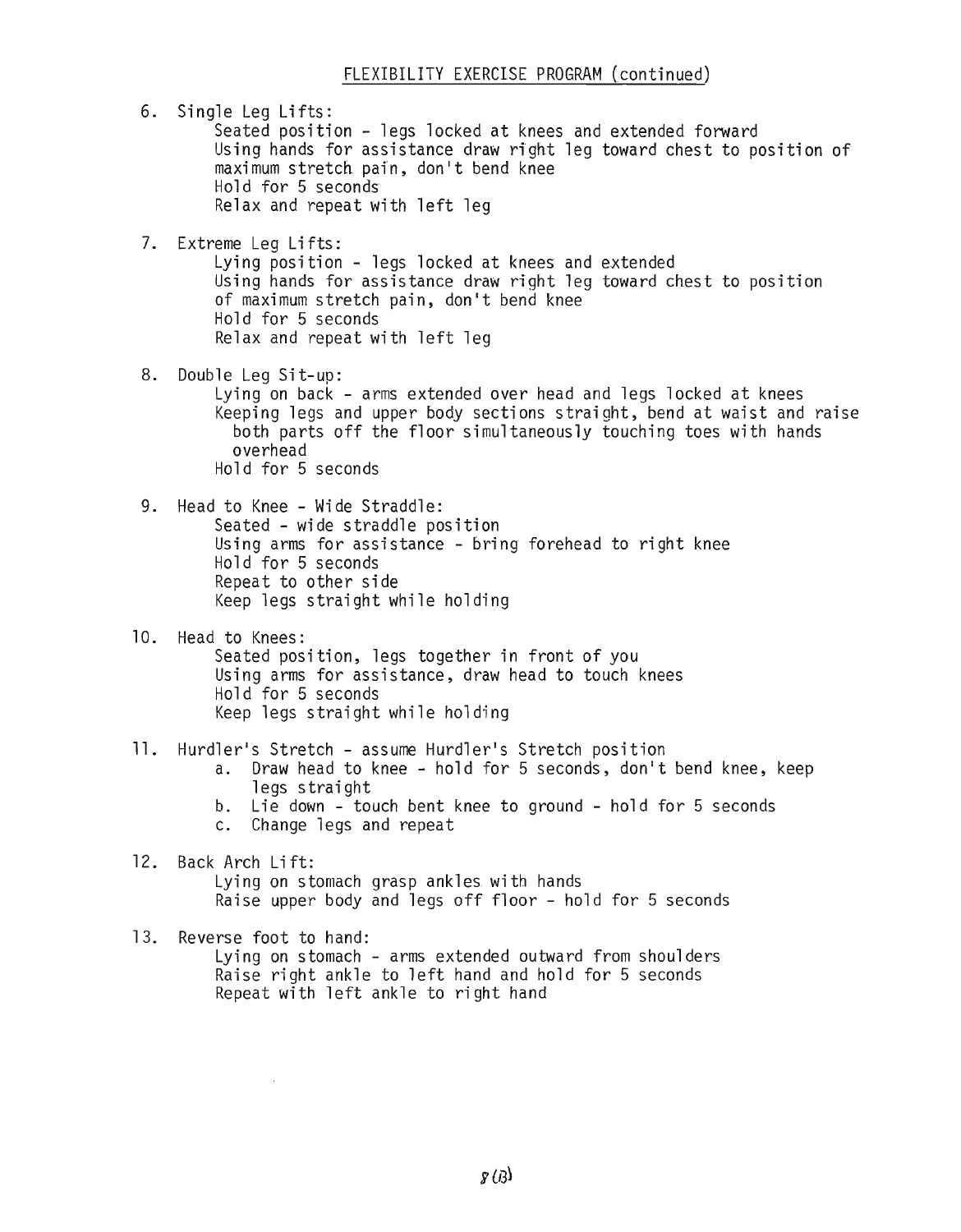14. Leg Curls: Standing position Lift heel to buttock - using hand if needed - hold 5 seconds Re1ax and repeat wi th other hee1

15. Gastrocnemius Stretch: This exercise should be done before and after running Face wall  $-2$  feet away

Keep calves locked - heels in contact with floor Keep body straight - hands on wall - arms extended Back away from wall until pain felt in calves Hold 5 seconds and repeat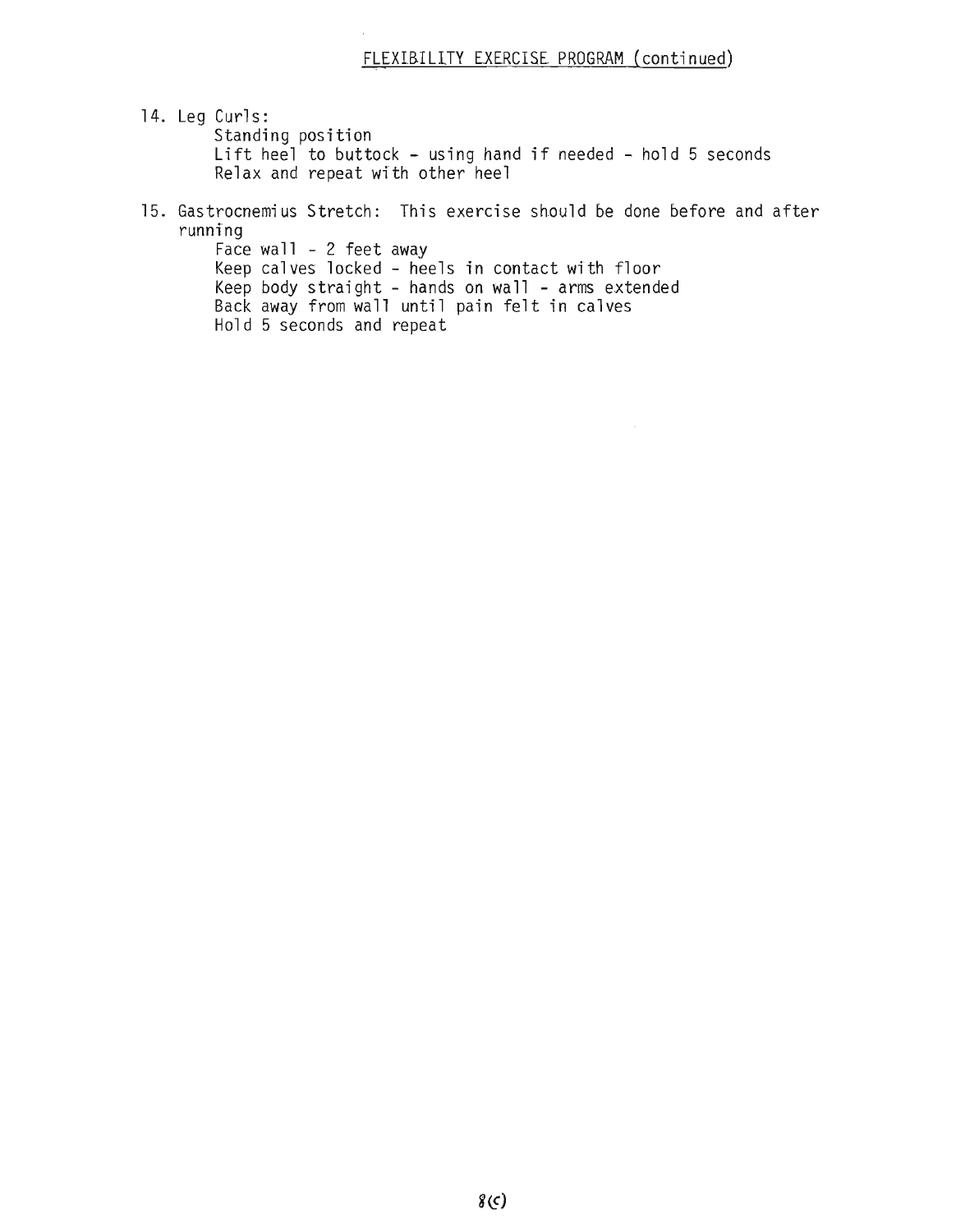## STATIC STRETCHING

## A. UPPER TRUNK STRETCHER

- 1. Lie flat on stomach, legs extended, toes pointed, forehead on the floor, with hands placed palms down under the shoulders.
- 2. Arch head and neck upward and backward. Inhale as you move upward.
- 3. Arch back gradually by pushing upward with the arms.
- 4. Keep hips and legs flat on the floor.
- 5. Straighten arms until the elbows are fully extended.
- 6. Hold .10-lS seconds and gradually increase to one minute over a period of weeks or months.
- 7. Lower the trunk slowly to the floor.

#### B. LOWER TRUNK STRETCHER

- 1. Lie flat on stomach with two cushions under knees.
- 2. Place belt around lower legs and grasp belt with both hands.
- 3. Slowly pull the belt and press back with legs to create a small arch in the back.
- 4. Hold 10-15 seconds and gradually work up to one minute.
- 5. Eventually remove cushions and belt. Reach back and grasp ankles with both hands after belt has been removed.

## C. UPPER BACK STRETCHER

 $\sim$   $\mu$ 

- 1. Kneel on the floor so that the body weight is carried by the entire surface of the shins and insteps of the feet, keeping buttocks in contact with calves.
- 2. Bend forward attempting to make contact with knees.
- 3. Extend arms forward with palms of hands on the floor.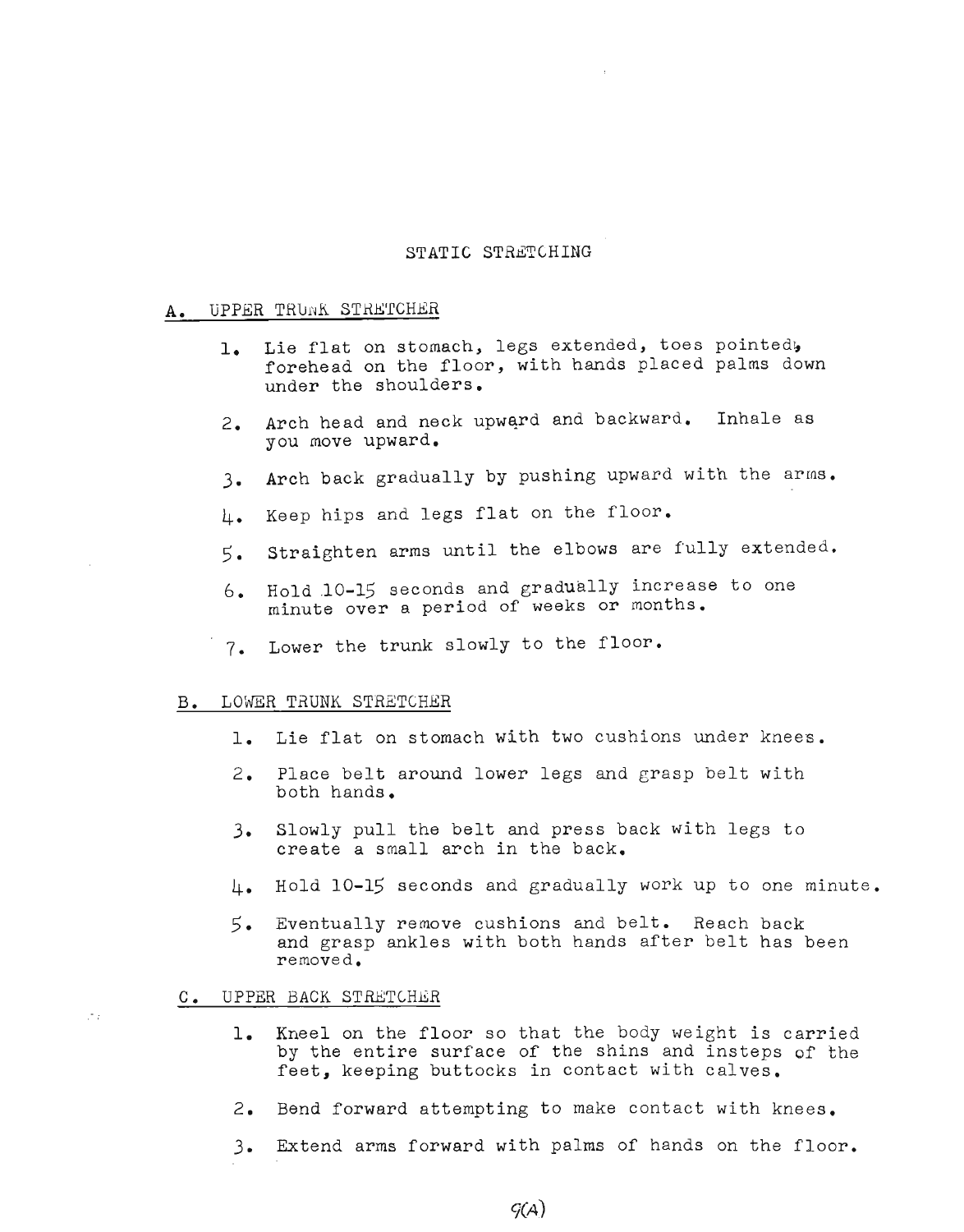# C. UPPER BACK STRETCHER (CONTINUED)

4. Hold for 10-15 seconds, eradually work up to one minute.

#### D. SIT AND REACH STRETCHER

- 1. Sit on floor with legs extended.
- 2. Loop a belt or towel around the feet.
- 3. Keep knees extended and pull slowly on the belt with both hands. DO NOT BUUNCEllJ Hold position 5-10 seconds. Repeat three times.
- 4. Over weeks or months work to hold position for one minute.
- 5. Eventually remove the belt and grasp the ankles.

E. UPPER BACK STRETCHER (If you have spinal problems, do not attempt)

- 1. Lie flat on your back with <sup>a</sup> large cushion or footstool one to two feet away from top of head.
- 2. Raise legs over the head and place the insteps and front of the legs on the footstool or cushion.
- 3. Place hands on hips--keep weight of your legs on the footstool.
- 4. Hold 20-30 seconds and gradually work to one minute over a period of weeks or months.
- 5. Slowly return to the original position.
- $6.$  Eventually, remove footstool and extend the legs overhead with toes pointed.

## F. TRUNK TWISTER

- 1. Use sitting position, left leg extended with the right foot placed flat on the floor just outside of the left knee.
- 2. Turn head and shoulders to the right as far as possible, with left hand grasping the left leg below the knee.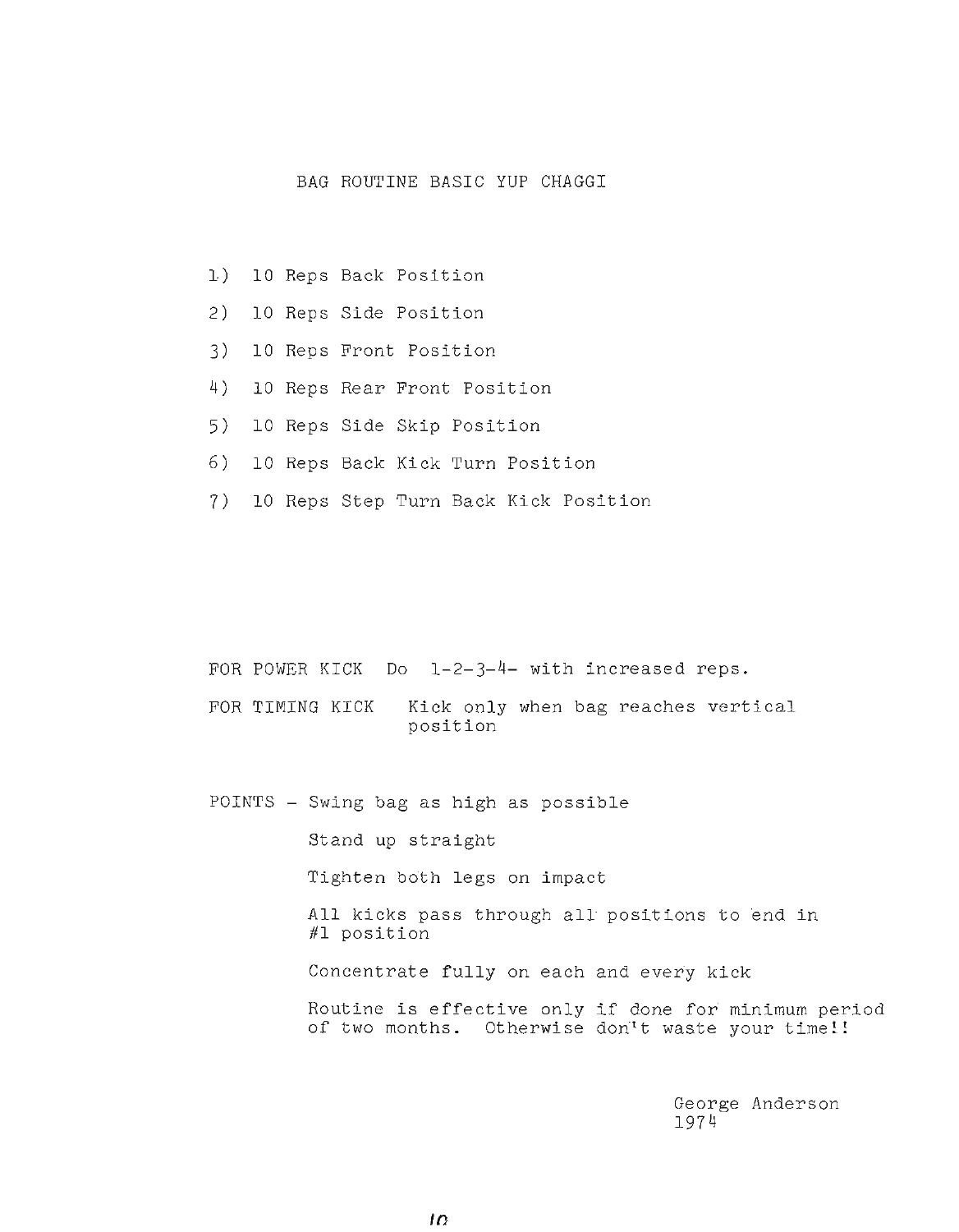## BAG ROUTINE BASIC YUP CHAGGI

- 1) 10 Reps Back Position
- 2) 10 Reps Side Position
- 3) 10 Reps Front Position
- 4) 10 Reps Rear Front Position
- 5) 10 Reps Side Skip Position
- 6) 10 Reps Back Kick Turn Position
- 7) 10 Reps Step Turn Back Kick Position

FOR POWER KICK Do **1-2-3-4-** with increased reps.

FOR TIMING KICK Kick only when bag reaches vertical position

 $POINTS - Swing bag as high as possible$ 

Stand up straight

Tighten bdth legs on impact

All kicks pass through all positions to end in #1 position

Concentrate fully on each and every kick

Routine is effective only if done for minimum period of two months. Otherwise don't waste your time!!

> George Anderson 1974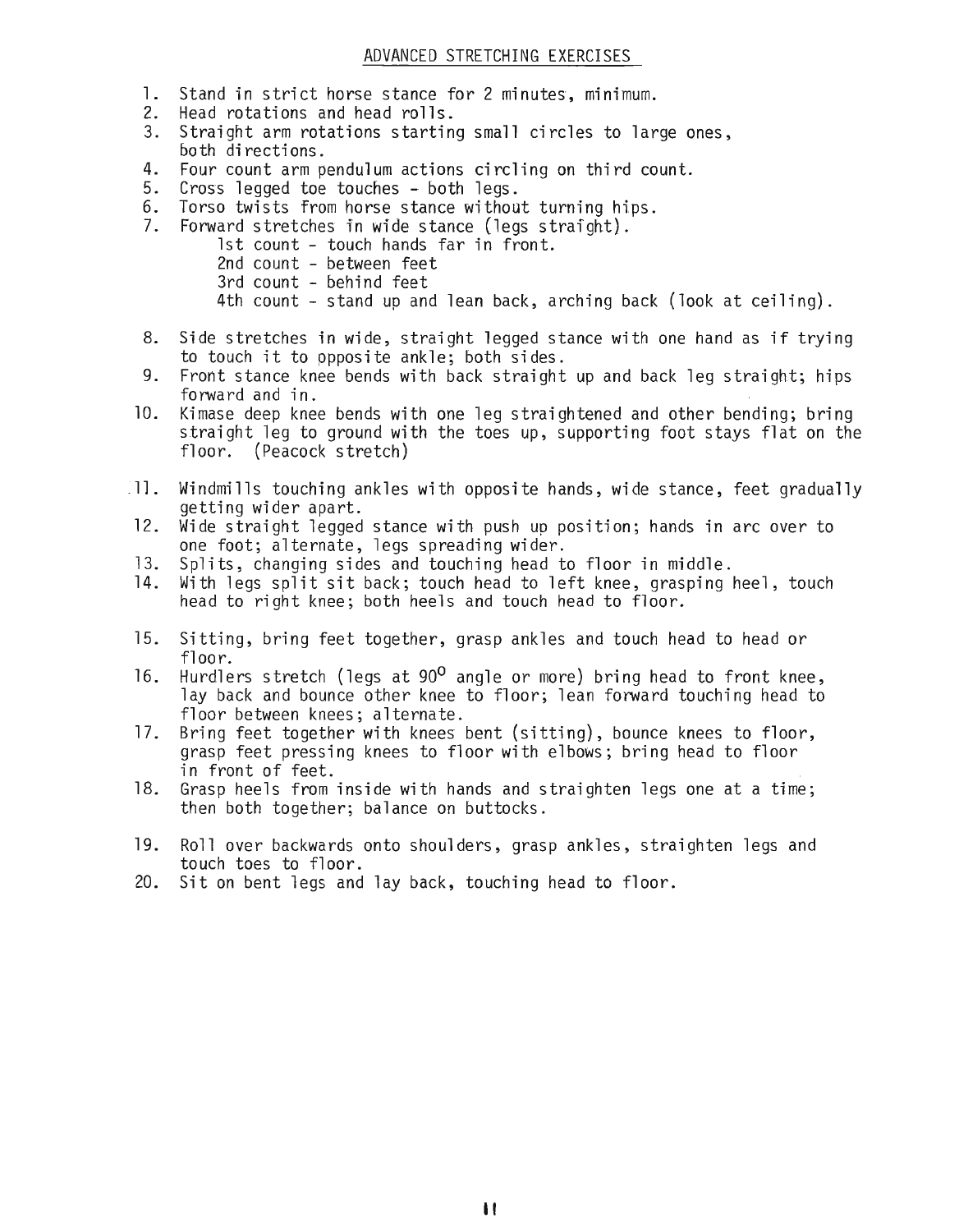# ADVANCED STRETCHING EXERCISES

- 1. Stand in strict horse stance for 2 minutes, minimum.
- 2. Head rotations and head rolls.
- 3. Straight arm rotations starting small circles to large ones, both di recti ons.
- 4. Four count arm pendulum actions circling on third count.
- 5. Cross legged toe touches both legs.
- 6. Torso twists from horse stance without turning hips.
- 7. Forward stretches in wide stance (legs straight).
	- 1st count touch hands far in front.
		- 2nd count between feet
		- 3rd count behind feet
		- 4th count stand up and lean back, arching back (look at ceiling).
- 8. Side stretches in wide, straight legged stance with one hand as if trying to touch it to ppposite ankle; both sides.
- 9. Front stance knee bends with back straight up and back leg straight; hips forward and in.
- 10. Kimase deep knee bends with one leg straightened and other bending; bring straight leg to ground with the toes up, supporting foot stays flat on the floor. (Peacock stretch)
- $\Box$ ]. Windmills touching ankles with opposite hands, wide stance, feet gradually getting wider apart.
- 12. Wide straight legged stance with push up position; hands in arc over to one foot; alternate, legs spreading wider.
- 13. Splits, changing sides and touching head to floor in middle.
- 14. With legs split sit back; touch head to left knee, grasping heel, touch head to right knee; both heels and touch head to floor.
- 15. Sitting, bring feet together, grasp ankles and touch head to head or floor.
- 16. Hurdlers stretch (legs at  $90^0$  angle or more) bring head to front knee, lay back and bounce other knee to floor; lean forward touching head to floor between knees; alternate.
- 17. Bring feet together with knees bent (sitting), bounce knees to floor, grasp feet pressing knees to floor with elbows; bring head to floor in front of feet.
- 18. Grasp heels from inside with hands and straighten legs one at a time; then both together; balance on buttocks.
- 19. Roll over backwards onto shoulders, grasp ankles, straighten legs and touch toes to floor.
- 20. Sit on bent legs and lay back, touching head to floor.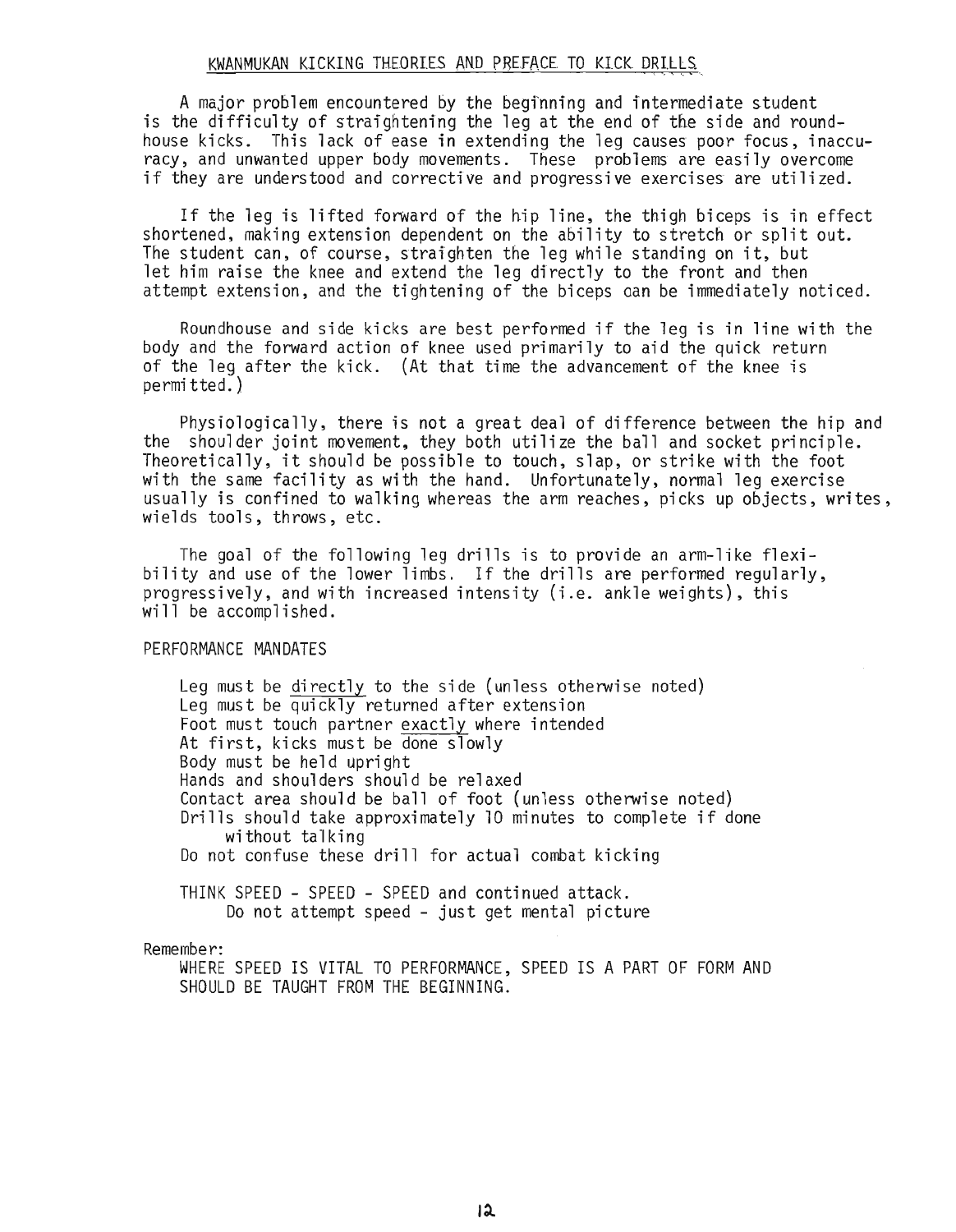#### KWANMUKAN KICKING THEORIES AND PREFACE TO KICK DRILLS

A major problem encountered by the beginning and intermediate student is the difficulty of straightening the leg at the end of the side and roundhouse kicks. This lack of ease in extending the leg causes poor focus, inaccuracy, and unwanted upper body movements. These problems' are easily overcome if they are understood and corrective and progressive exercises are utilized.

If the leg is lifted forward of the hip line, the thigh biceps is in effect shortened, making extension dependent on the ability to stretch or split out. The student can, of course, straighten the leg while standing on it, but let him raise the knee and extend the leg directly to the front and then attempt extension, and the tightening of the biceps can be immediately noticed.

Roundhouse and side kicks are best performed if the leg is in line with the body and the forward action of knee used primarily to aid the quick return of the leg after the kick. (At that time the advancement of the knee is permi tted. )

Physiologically, there is not a great deal of difference between the hip and the shoulder joint movement, they both utilize the ball and socket principle. Theoretically, it should be possible to touch, slap, or strike with the foot with the same facility as with the hand. Unfortunately, normal leg exercise usually is confined to walking whereas the arm reaches, picks up objects, writes, wields tools, throws, etc.

The goal of the following leg drills is to provide an arm-like flexibility and use of the lower limbs. If the drills are performed regularly, progressively, and with increased intensity (i.e. ankle weights), this will be accomplished.

# PERFORMANCE MANDATES

Leg must be directly to the side (unless otherwise noted) Leg must be quickly returned after extension Foot must touch partner exactly where intended At first, kicks must be done slowly Body must be held upright Hands and shoulders should be relaxed Contact area should be ball of foot (unless otherwise noted) Drills should take approximately <sup>10</sup> minutes to complete if done without talking Do not confuse these drill for actual combat kicking

THINK SPEED - SPEED - SPEED and continued attack. Do not attempt speed - just get mental picture

Remember:

WHERE SPEED IS VITAL TO PERFORMANCE, SPEED IS A PART OF FORM AND SHOULD BE TAUGHT FROM THE BEGINNING.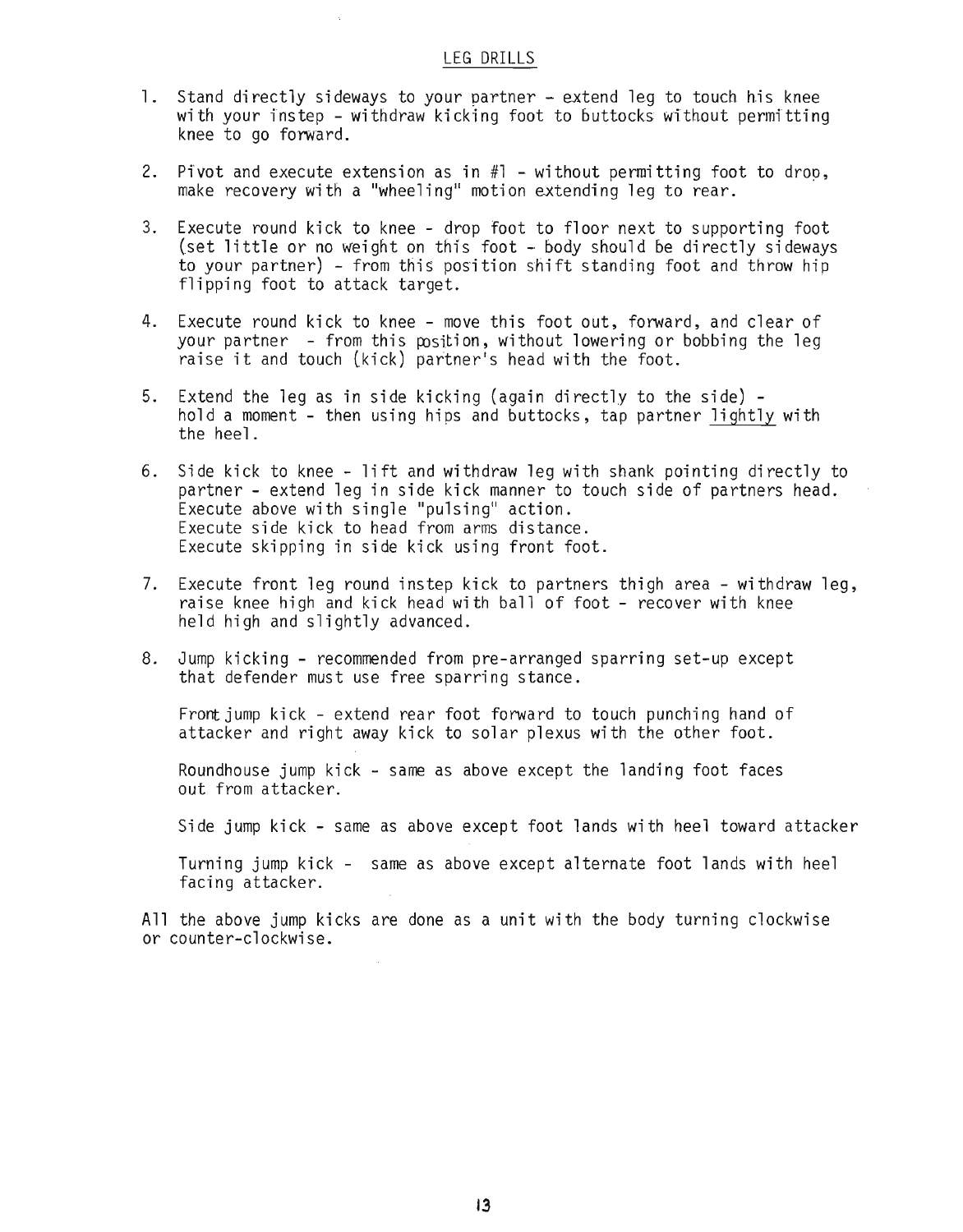#### LEG DRILLS

- 1. Stand directly sideways to your partner extend leg to touch his knee with your instep - withdraw kicking foot to buttocks without permitting knee to go forward.
- 2. Pivot and execute extension as in  $#1$  without permitting foot to drop, make recovery with a "wheeling" motion extending leg to rear.
- 3. Execute round kick to knee drop foot to floor next to supporting foot (set little or no weight on this foot - body should be directly sideways to your partner) - from this position shift standing foot and throw hip flipping foot to attack target.
- 4. Execute round kick to knee move this foot out, forward, and clear of your partner  $-$  from this position, without lowering or bobbing the leg raise it and touch (kick) partner's head with the foot.
- 5. Extend the leg as in side kicking (again directly to the side) -<br>hold a moment then using hips and buttocks, tap partner lightly with the heel.
- 6. Side kick to knee lift and withdraw leg with shank pointing directly to partner - extend leg in side kick manner to touch side of partners head. Execute above with single "pulsing" action. Execute side kick to head from arms distance. Execute skipping in side kick using front foot.
- 7. Execute front leg round instep kick to partners thigh area withdraw leg, raise knee high and kick head with ball of foot - recover with knee held high and slightly advanced.
- 8. Jump kicking recommended from pre-arranged sparring set-up except that defender must use free sparring stance.

Front jump kick - extend rear foot forward to touch punching hand of attacker and right away kick to solar plexus with the other foot.

Roundhouse jump kick - same as above except the landing foot faces out from attacker.

Side jump kick - same as above except foot lands with heel toward attacker

Turning jump kick - same as above except alternate foot lands with heel facing attacker.

All the above jump kicks are done as a unit with the body turning clockwise or counter-clockwise.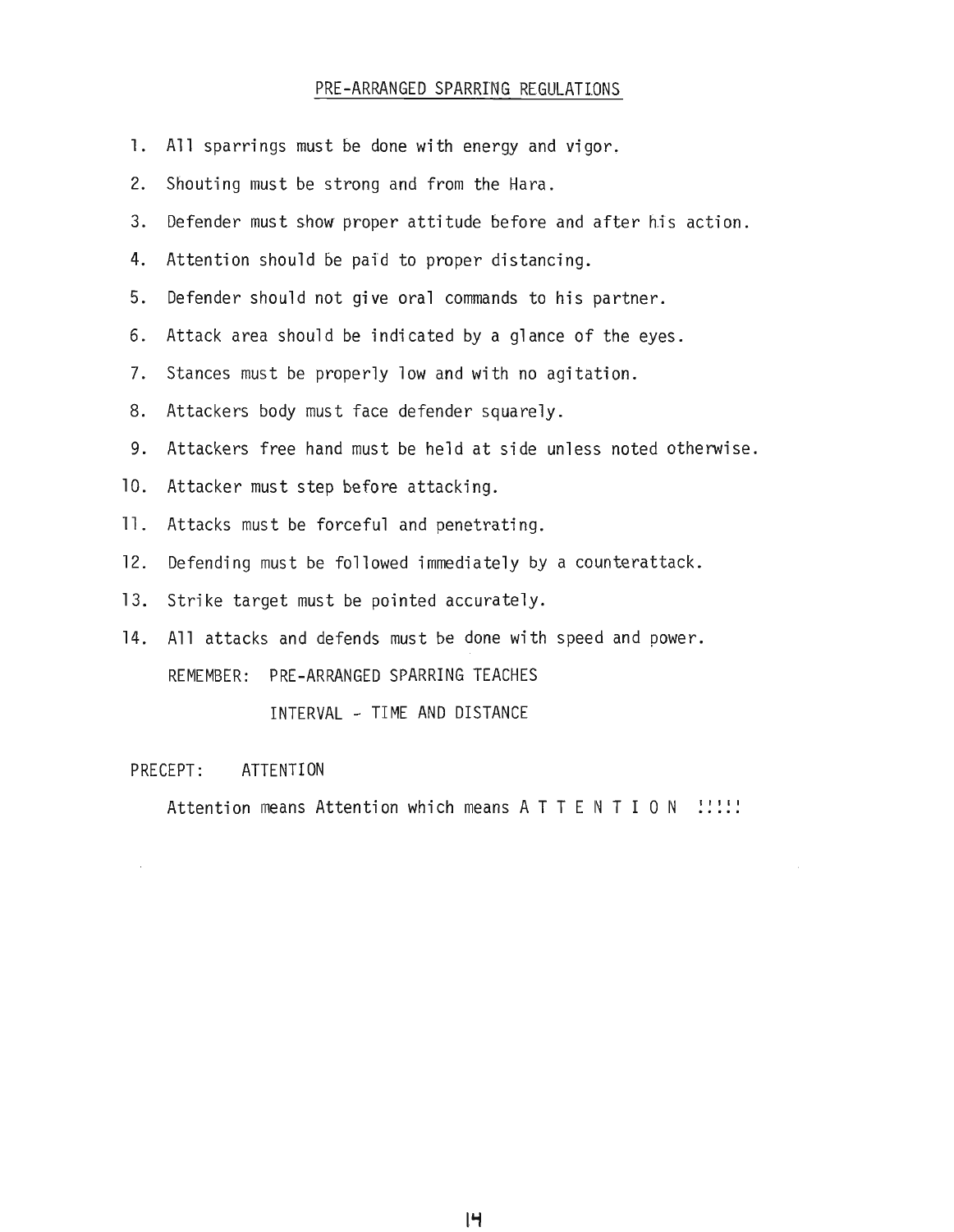### PRE-ARRANGED SPARRING REGULATIONS

- 1. All sparrings must be done with energy and vigor.
- 2. Shouting must be strong and from the Hara.
- 3. Defender must show proper attitude before and after his action.
- 4. Attention should be paid to proper distancing.
- 5. Defender should not give oral commands to his partner.
- 6. Attack area should be indicated by a glance of the eyes.
- 7. Stances must be properly low and with no agitation.
- 8. Attackers body must face defender squarely.
- 9. Attackers free hand must be held at side unless noted otherwise.
- 10. Attacker must step before attacking.
- 11. Attacks must be forceful and penetrating.
- 12. Defending must be followed immediately by a counterattack.
- 13. Strike target must be pointed accurately.
- 14. All attacks and defends must be done with speed and power. REMEMBER: PRE-ARRANGED SPARRING TEACHES

INTERVAL - TIME AND DISTANCE

## PRECEPT: ATTENTION

Attention means Attention which means A T T E N T I O N : !!!!

14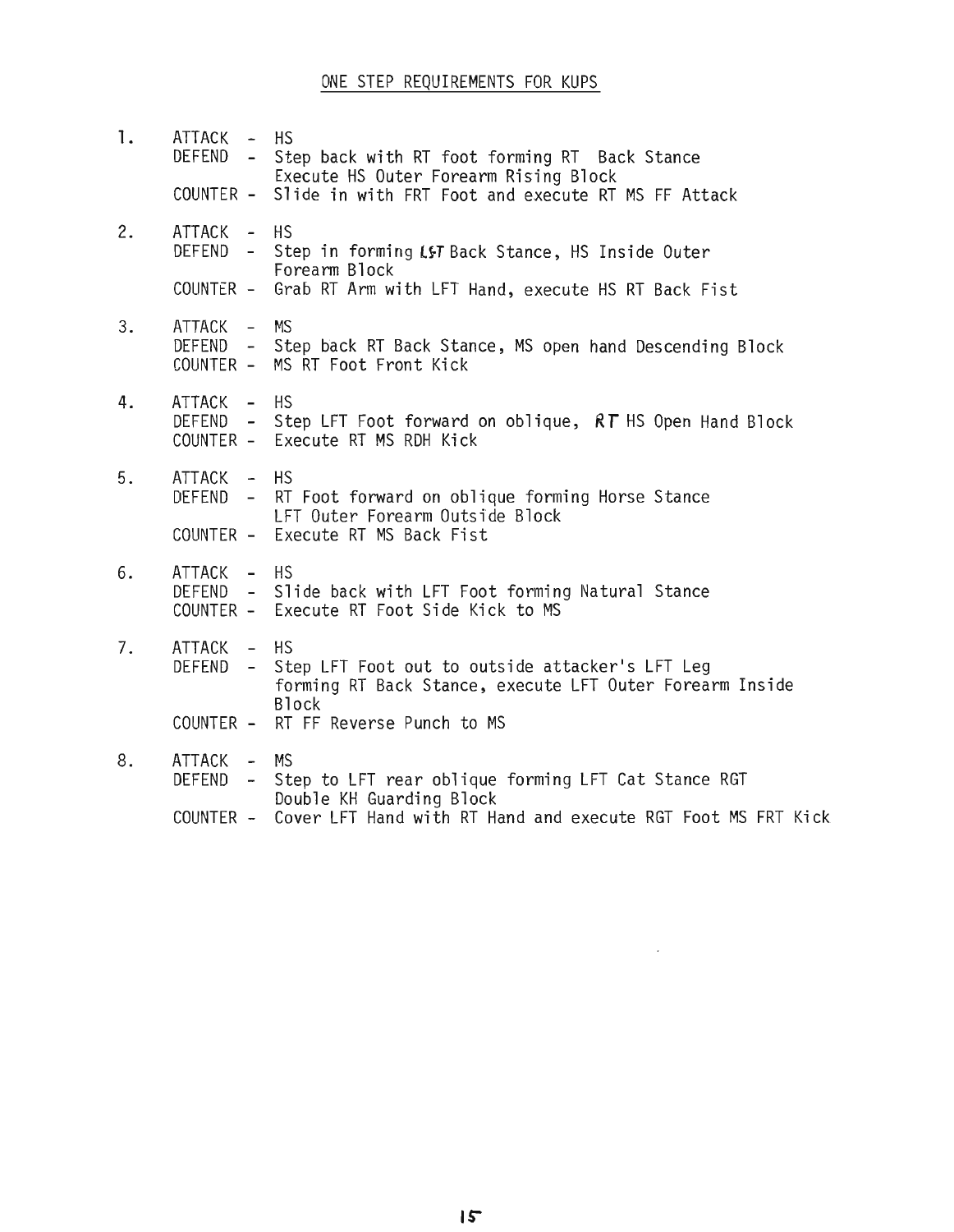# ONE STEP REQUIREMENTS FOR KUPS

1. ATTACK - HS DEFEND - Step back with RT foot forming RT Back Stance Execute HS Outer Forearm Rising Block COUNTER - Slide in with FRT Foot and execute RT MS FF Attack 2. ATTACK - HS DEFEND - Step in forming LST Back Stance, HS Inside Outer Forearm Block COUNTER - Grab RT Arm with LFT Hand, execute HS RT Back Fist 3. ATTACK - MS DEFEND - Step back RT Back Stance, MS open hand Descending Block COUNTER - MS RT Foot Front Kick 4. ATTACK - HS DEFEND - Step LFT Foot forward on oblique, *RT* HS Open Hand Block COUNTER - Execute RT MS RDH Kick 5. ATTACK - HS DEFEND - RT Foot forward on oblique forming Horse Stance LFT Outer Forearm Outside Block COUNTER - Execute RT MS Back Fist 6. ATTACK - HS DEFEND - Slide back with LFT Foot forming Natural Stance COUNTER - Execute RT Foot Side Kick to MS 7. ATTACK - HS DEFEND - Step LFT Foot out to outside attacker's LFT Leg forming RT Back Stance, execute LFT Outer Forearm Inside Block COUNTER - RT FF Reverse Punch to MS 8. ATTACK - MS DEFEND - Step to LFT rear oblique forming LFT Cat Stance RGT Double KH Guarding Block COUNTER - Cover LFT Hand with RT Hand and execute RGT Foot MS FRT Kick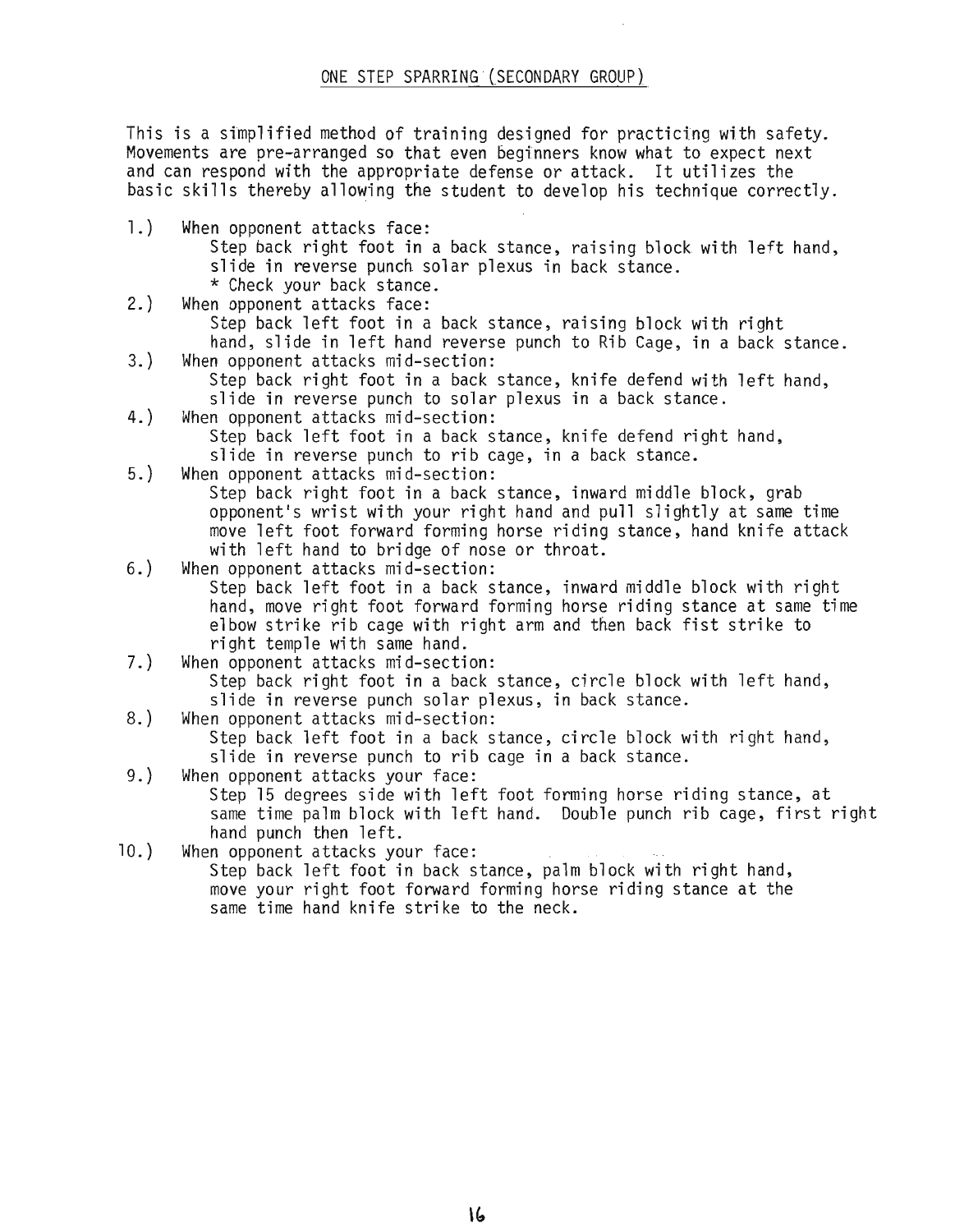This is a simplified method of training designed for practicing with safety. Movements are pre-arranged so that even 5eginners know what to expect next and can respond with the appropriate defense or attack. It utilizes the basic skills thereby allowing the student to develop his technique correctly.

- 1.) When opponent attacks face: Step back right foot in a back stance, raising block with left hand, slide in reverse punch solar plexus in back stance.<br>\* Check your back stance.
- 2.) When opponent attacks face: Step back left foot in a back stance, raising block with right hand, slide in left hand reverse punch to Rib Cage, in a back stance.
- 3.) When opponent attacks mid-section: Step back right foot in a back stance, knife defend with left hand,
- slide in reverse punch to solar plexus in a back stance. 4.) When opponent attacks mid-section: Step back left foot in a back stance, knife defend right hand, slide in reverse punch to rib cage, in a back stance.
- 5.) When opponent attacks mid-section: Step back right foot in a back stance, inward middle block, grab opponent's wrist with your right hand and pull slightly at same time move left foot forward forming horse riding stance, hand knife attack with left hand to bridge of nose or throat.
- 6.) When opponent attacks mid-section: Step back left foot in a back stance, inward middle block with right hand, move right foot forward forming horse riding stance at same time elbow strike rib cage with right arm and then back fist strike to right temple with same hand.
- 7.) When opponent attacks mid-section: Step back right foot in a back stance, circle block with left hand, slide in reverse punch solar plexus, in back stance.
- 8.) When opponent attacks mid-section:

Step back left foot in a back stance, circle block with right hand, slide in reverse punch to rib cage in a back stance.

9.) When opponent attacks your face: Step 15 degrees side with left foot forming horse riding stance, at

same time palm block with left hand. Double punch rib cage, first right hand punch then left.

10.) When opponent attacks your face:

Step back left foot in back stance, palm block with right hand, move your right foot forward forming horse riding stance at the same time hand knife strike to the neck.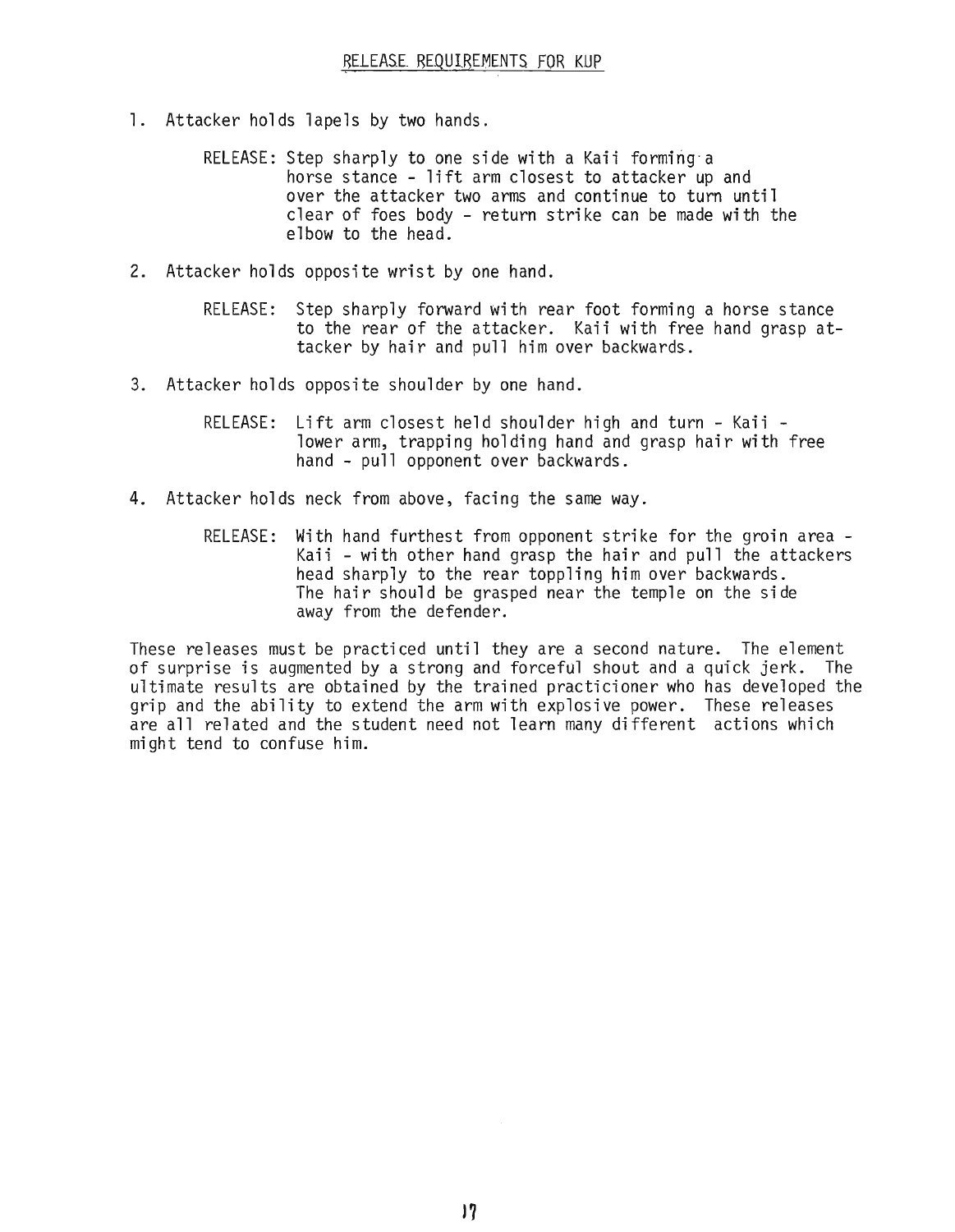- 1. Attacker holds lapels by two hands.
	- RELEASE: Step sharply to one side with a Kaii forming-a horse stance - lift arm closest to attacker up and over the attacker two arms and continue to turn until clear of foes body - return strike can be made with the elbow to the head.
- 2. Attacker holds opposite wrist by one hand.
	- RELEASE: Step sharply forward with rear foot forming a horse stance to the rear of the attacker. Kaii with free hand grasp attacker by hair and pull him over backwards.
- 3. Attacker holds opposite shoulder by one hand.
	- RELEASE: Lift arm closest held shoulder high and turn Kaii -<br>lower arm, trapping holding hand and grasp hair with free hand - pull opponent over backwards.
- 4. Attacker holds neck from above, facing the same way.
	- RELEASE: With hand furthest from opponent strike for the groin area Kaii - with other hand grasp the hair and pull the attackers head sharply to the rear toppling him over backwards. The hair should be grasped near the temple on the side away from the defender.

These releases must be practiced until they are a second nature. The element of surprise is augmented by a strong and forceful shout and a quick jerk. The ultimate results are obtained by the trained practicioner who has developed the grip and the ability to extend the arm with explosive power. These releases are all related and the student need not learn many different actions which might tend to confuse him.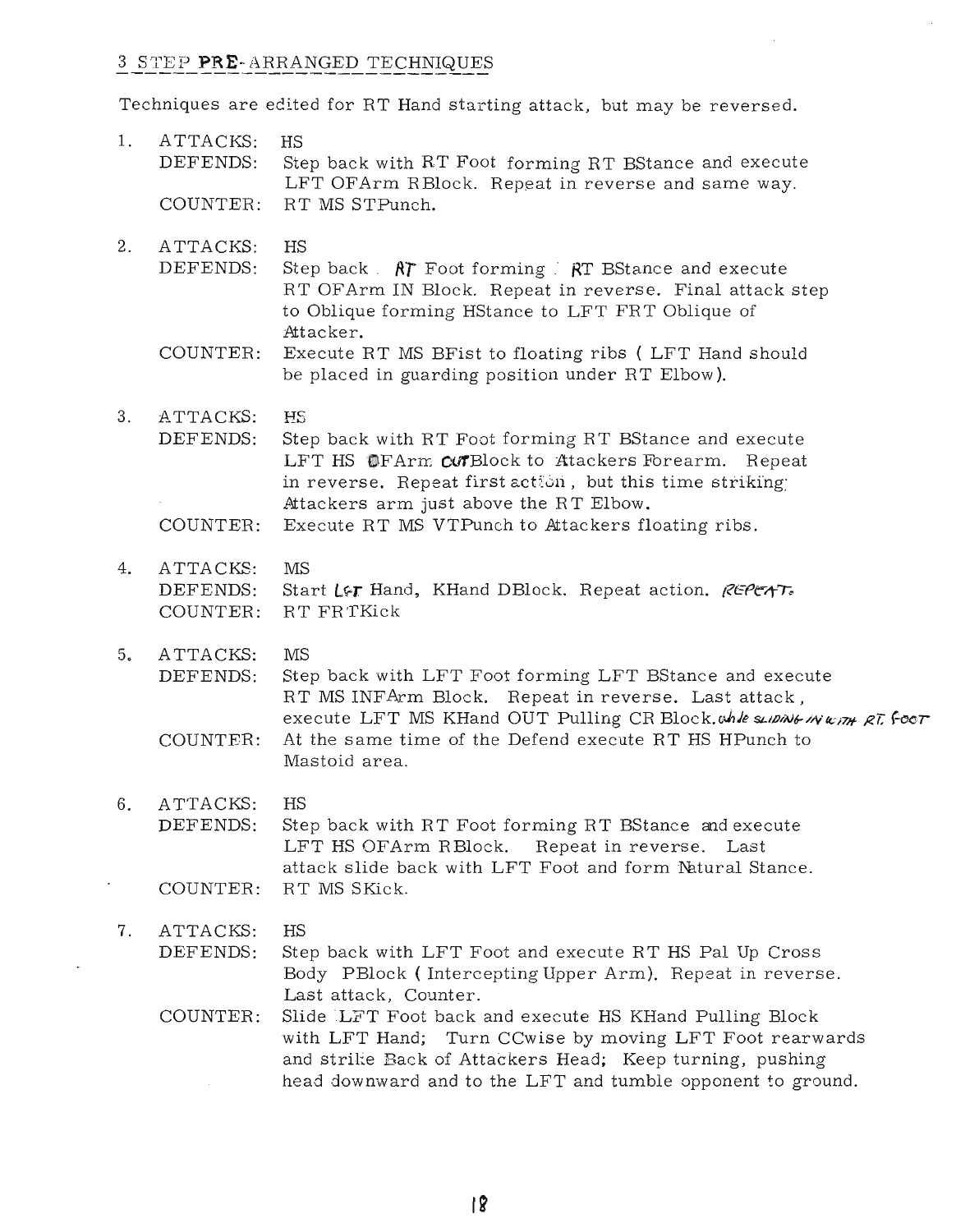# 3 STEP PRE-ARRANGED TECHNIQUES

Techniques are edited for RT Hand starting attack, but may be reversed.

- HS Step back with RT Foot forming RT BStance and execute LFT OFArm RBlock. Repeat in reverse and same way. COUNTER: RT MS STPunch. l. ATTACKS: DEFENDS:
- HS Step back  $\Lambda \uparrow$  Foot forming  $\downarrow$  RT BStance and execute RT OFArm IN Block. Repeat in reverse. Final attack step to Oblique forming HStance to LFT FRT Oblique of Attacker. 2. ATTACKS: DEFENDS:
	- COUNTER: Execute RT MS BFist to floating ribs ( LFT Hand should be placed in guarding position under RT Elbow).
- 3. ATTACKS: DEFENDS: HS Step back with RT Foot forming RT BStance and execute LFT HS OFArm CUTBlock to Atackers Forearm. Repeat in reverse. Repeat first action, but this time striking: Attackers arm just above the RT Elbow.
	- COUNTER: Execute RT MS VTPunch to Attackers floating ribs.
- 4. ATTACKS: DEFENDS: COUNTER: MS Start L&**r** Hand, KHand DBlock. Repeat action. REPEAT. RT FRTKick
- 5. ATTACKS: DEFENDS: COUNTER: MS Step back with LFT Foot forming LFT BStance and execute RT MS INFArm Block. Repeat in reverse. Last attack, execute LFT MS KHand OUT Pulling CR Block.whle supple in with RT. foor At the same time of the Defend execute RT HS HPunch to Mastoid area.
- 6. ATTACKS: DEFENDS: COUNTER: HS Step back with RT Foot forming RT BStance and execute LFT HS OFArm RBlock. Repeat in reverse. Last attack slide back with LFT Foot and form Natural Stance. RT MS SKick.
- 7. ATTACKS: DEFENDS: HS Step back with LFT Foot and execute RT HS Pal Up Cross Body PBlock ( Intercepting Upper Arm). Repeat in reverse. Last attack, Counter.
	- COUNTER: Slide LFT Foot back and execute HS KHand Pulling Block with LFT Hand; Turn CCwise by moving LFT Foot rearwards and strike Back of Attackers Head; Keep turning, pushing head downward and to the LFT and tumble opponent to ground.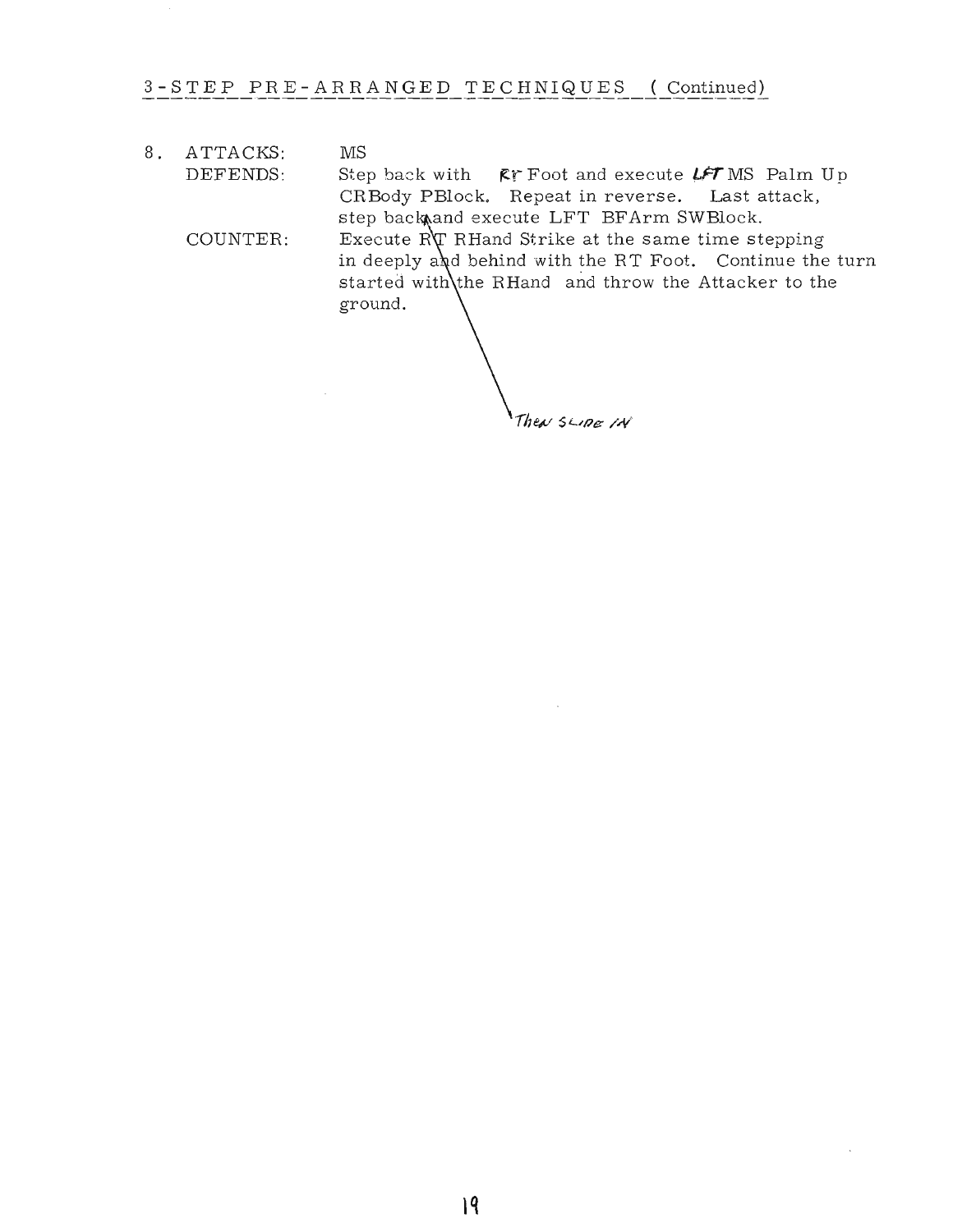8. ATTACKS: DEFENDS: COUNTER: MS Step back with **FF** Foot and execute *LFT* MS Palm Up CRBody PBlock. Repeat in reverse. Last attack, step back and execute LFT BFArm SWBlock. Execute RT RHand Strike at the same time stepping in deeply and behind with the RT Foot. Continue the turn started with the RHand and throw the Attacker to the ground.

Then SLIDE IN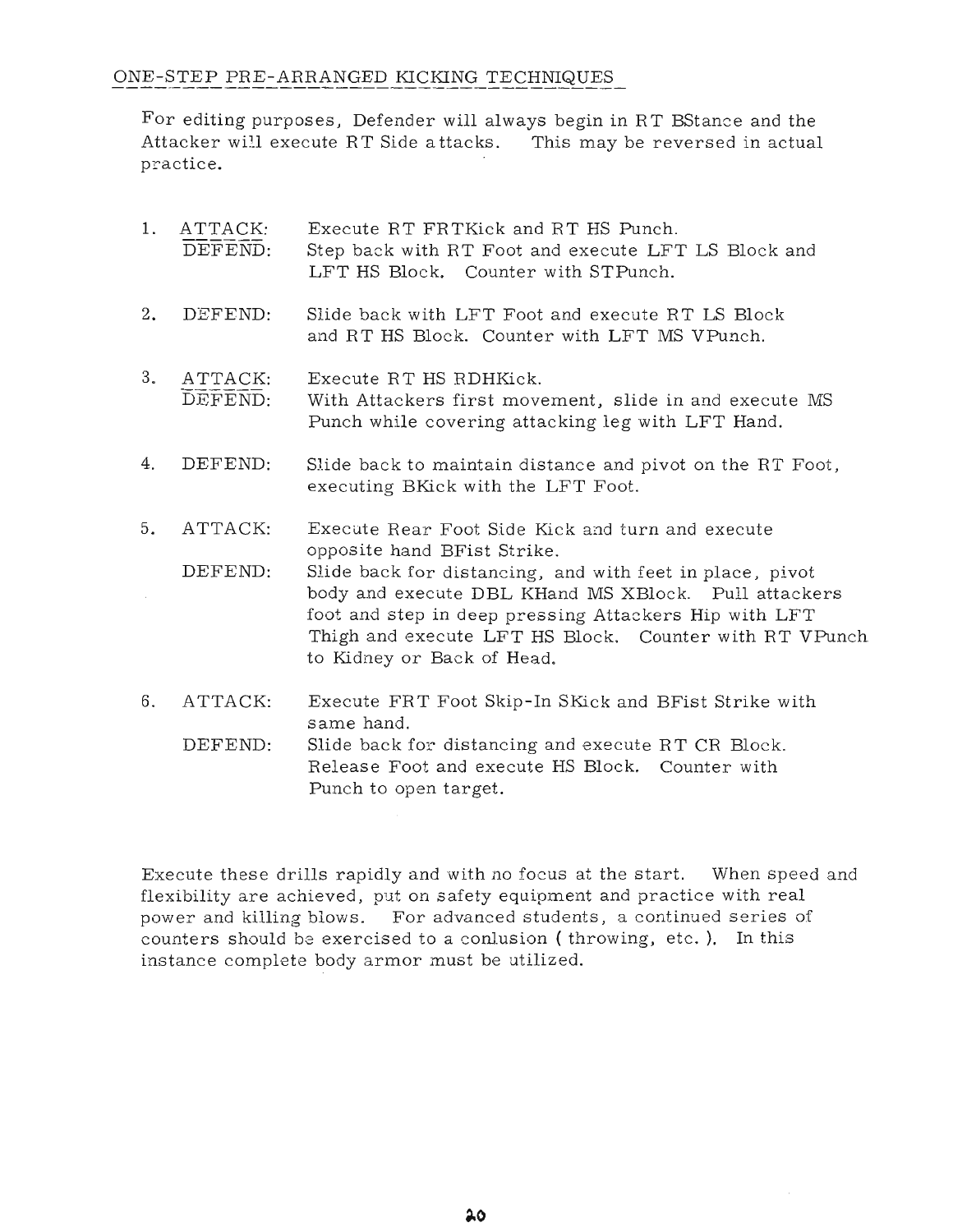# ONE-STEP PRE-ARRANGED KICKING TECHNIQUES

For editing purposes, Defender will always begin in RT BStance and the Attacker will execute RT Side a ttacks. This may be reversed in actual practice.

| 1. | ATTACK:<br>DEFEND:           | Execute RT FRTKick and RT HS Punch.<br>Step back with RT Foot and execute LFT LS Block and<br>LFT HS Block. Counter with STPunch.                                                                                                                                                                                                                    |
|----|------------------------------|------------------------------------------------------------------------------------------------------------------------------------------------------------------------------------------------------------------------------------------------------------------------------------------------------------------------------------------------------|
| 2. | DEFEND:                      | Slide back with LFT Foot and execute RT LS Block<br>and RT HS Block. Counter with LFT MS VPunch.                                                                                                                                                                                                                                                     |
| 3. | ATTACK:<br>DEFEND:           | Execute RT HS RDHKick.<br>With Attackers first movement, slide in and execute MS<br>Punch while covering attacking leg with LFT Hand.                                                                                                                                                                                                                |
| 4. | DEFEND:                      | Slide back to maintain distance and pivot on the RT Foot,<br>executing BKick with the LFT Foot.                                                                                                                                                                                                                                                      |
| 5. | ATTACK:<br>DEFEND:           | Execute Rear Foot Side Kick and turn and execute<br>opposite hand BFist Strike.<br>Slide back for distancing, and with feet in place, pivot<br>body and execute DBL KHand MS XBlock. Pull attackers<br>foot and step in deep pressing Attackers Hip with LFT<br>Thigh and execute LFT HS Block. Counter with RT VPunch<br>to Kidney or Back of Head. |
| 6. | ATTACK:<br>DIDITION TO A TIM | Execute FRT Foot Skip-In SKick and BFist Strike with<br>same hand.<br>$\alpha_1$ , $\alpha_2$ , $\alpha_3$ , $\alpha_4$ , $\alpha_5$ , $\alpha_6$ , $\alpha_7$ , $\alpha_8$ , $\alpha_9$ , $\alpha_9$ , $\alpha_1$ , $\alpha_2$ , $\alpha_3$ , $\alpha_5$                                                                                            |

DEFEND: Slide back for distancing and execute RT CR Block. Release Foot and execute HS Block. Counter with Punch to open target.

Execute these drills rapidly and with no focus at the start. When speed and flexibility are achieved, put on safety equipment and practice with real power and killing blows. For advanced students, a continued series of counters should be exercised to a conlusion (throwing, etc.). In this instance complete body armor must be utilized.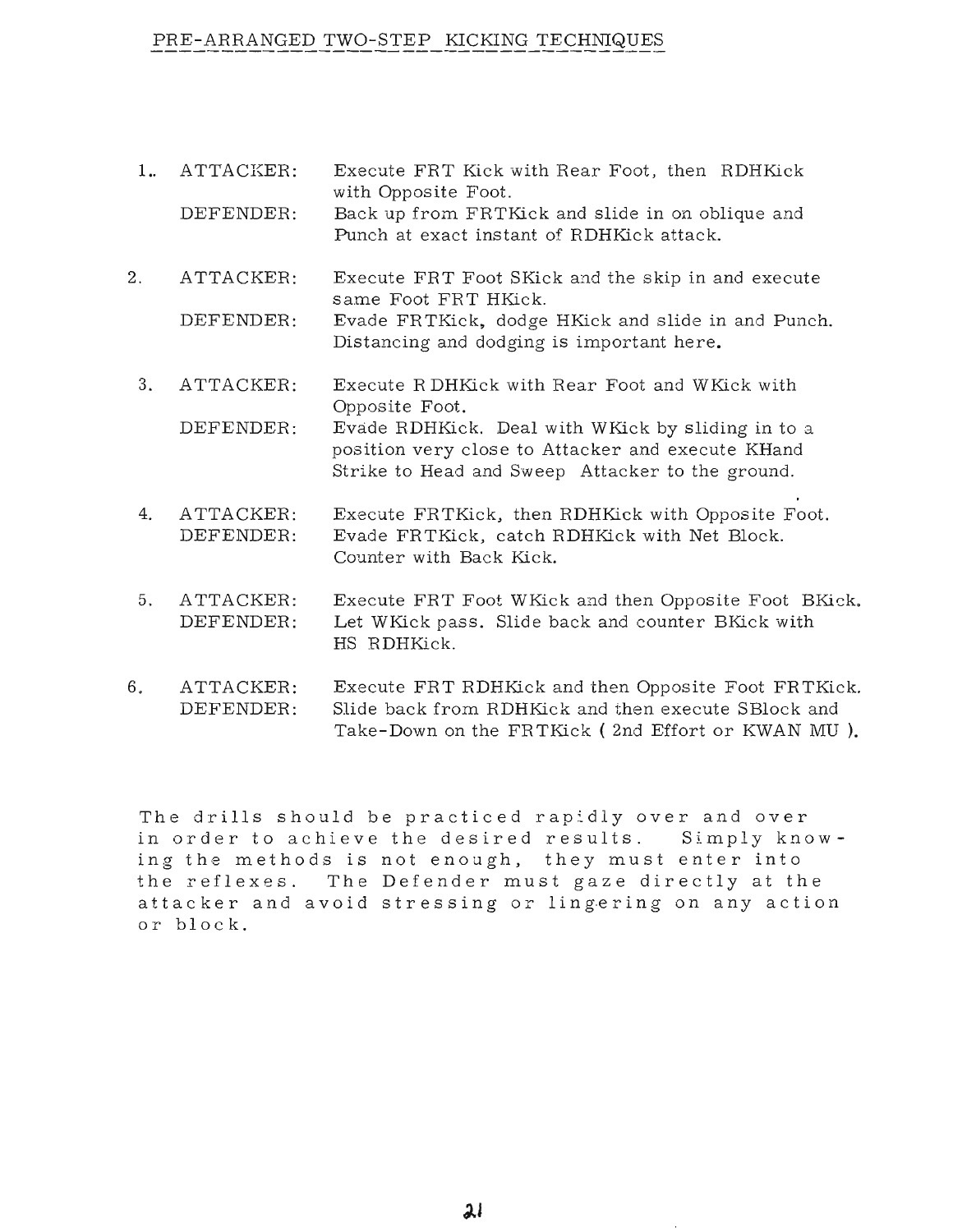# PRE-ARRANGED TWO-STEP KICKING TECHNIQUES

- 1.. ATTACKER: DEFENDER: Execute FRT Kick with Rear Foot, then RDHKick with Opposite Foot. Back up from FRTKick and slide in on oblique and Punch at exact instant of RDHKick attack.
- 2. ATTACKER: Execute FRT Foot SKick and the skip in and execute same Foot FRT HKick.
	- DEFENDER: Evade FRTKick. dodge HKick and slide in and Punch. Distancing and dodging is important here.
	- 3. ATTACKER: Execute R DHKick with Rear Foot and WKick with Opposite Foot.
		- DEFENDER: Evade RDHKick. Deal with WKick by sliding in to a position very close to Attacker and execute KHand Strike to Head and Sweep Attacker to the ground.
	- 4. ATTACKER: DEFENDER: Execute FRTKick, then RDHKIck with Opposite Foot. Evade FRTKick, catch RDHKick with Net Block. Counter with Back Kick.
- 5. ATTACKER: DEFENDER: Execute FRT Foot WKick and then Opposite Foot BKick. Let WKick pass. Slide back and counter BKick with HS RDHKick.
- 6. ATTACKER: DEFENDER: Execute FRT RDHKick and then Opposite Foot FRTKick. Slide back from RDHKick and then execute SBlock and Take-Down on the FRTKick ( 2nd Effort or KWAN MU **).**

The drills should be practiced rapidly over and over in order to achieve the desired results. Simply knowing the methods is not enough, they must enter into the reflexes. The Defender must gaze directly at the attacker and avoid stressing or lingering on any action or block.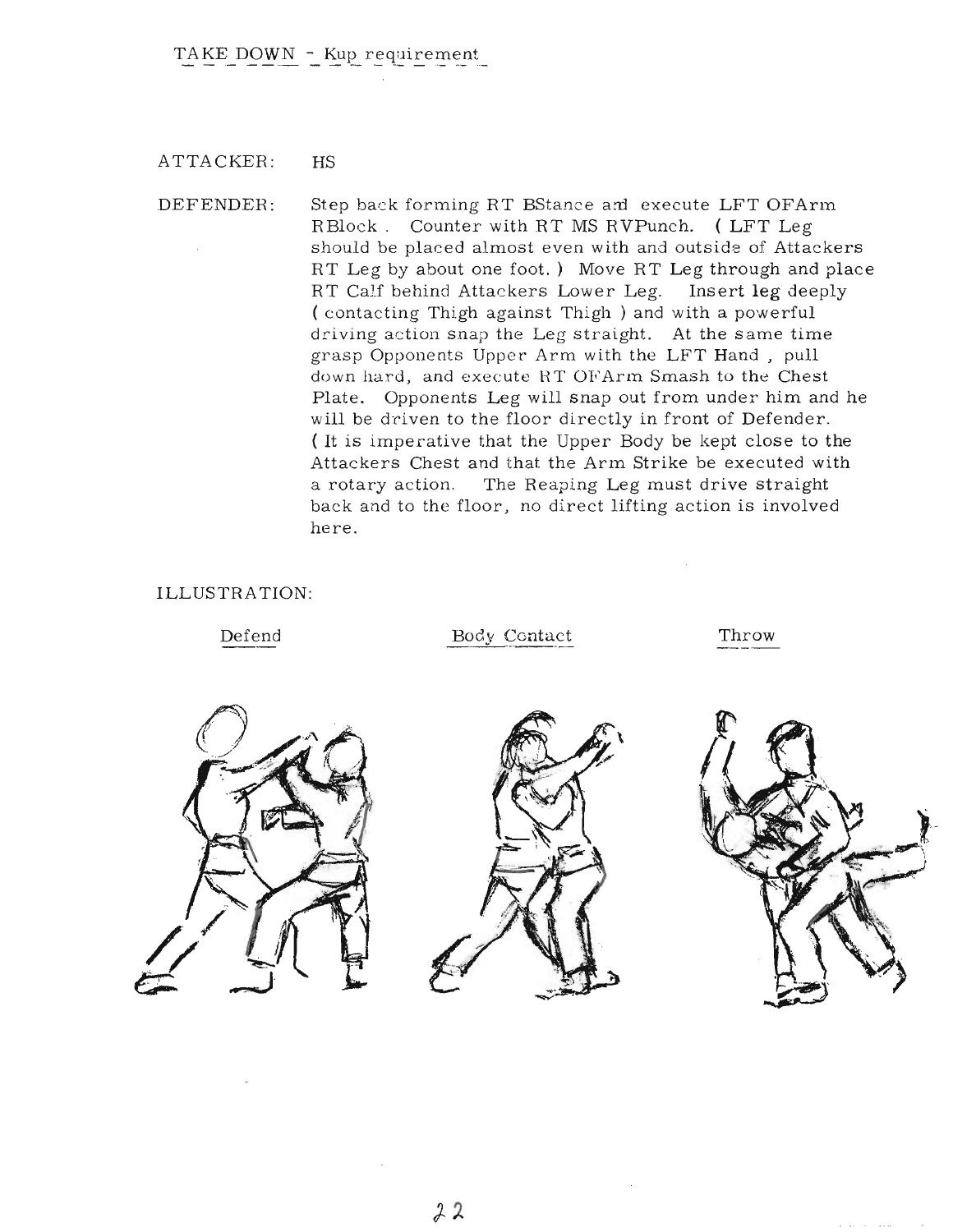#### ATTACKER: HS

DEFENDER: Step back forming RT BStance am execute LFT OFArm RBlock. Counter with RT MS RVPunch. (LFT Leg should be placed almost even with and outside of Attackers RT Leg by about one foot.) Move RT Leg through and place RT Calf behind Attackers Lower Leg. Insert leg deeply ( contacting Thigh against Thigh) and with a powerful driving action snap the Leg straight. At the same time grasp Opponents Upper Arm with the LFT Hand, pull down hard, and execute HT OFArm Smash to the Chest Plate. Opponents Leg will snap out from under him and he will be driven to the floor directly in front of Defender. ( It is imperative that the Upper Body be kept close to the Attackers Chest and that the Arm Strike be executed with a rotary action. The Reaping Leg must drive straight back and to the floor, no direct lifting action is involved here.

#### ILLUSTRATION:

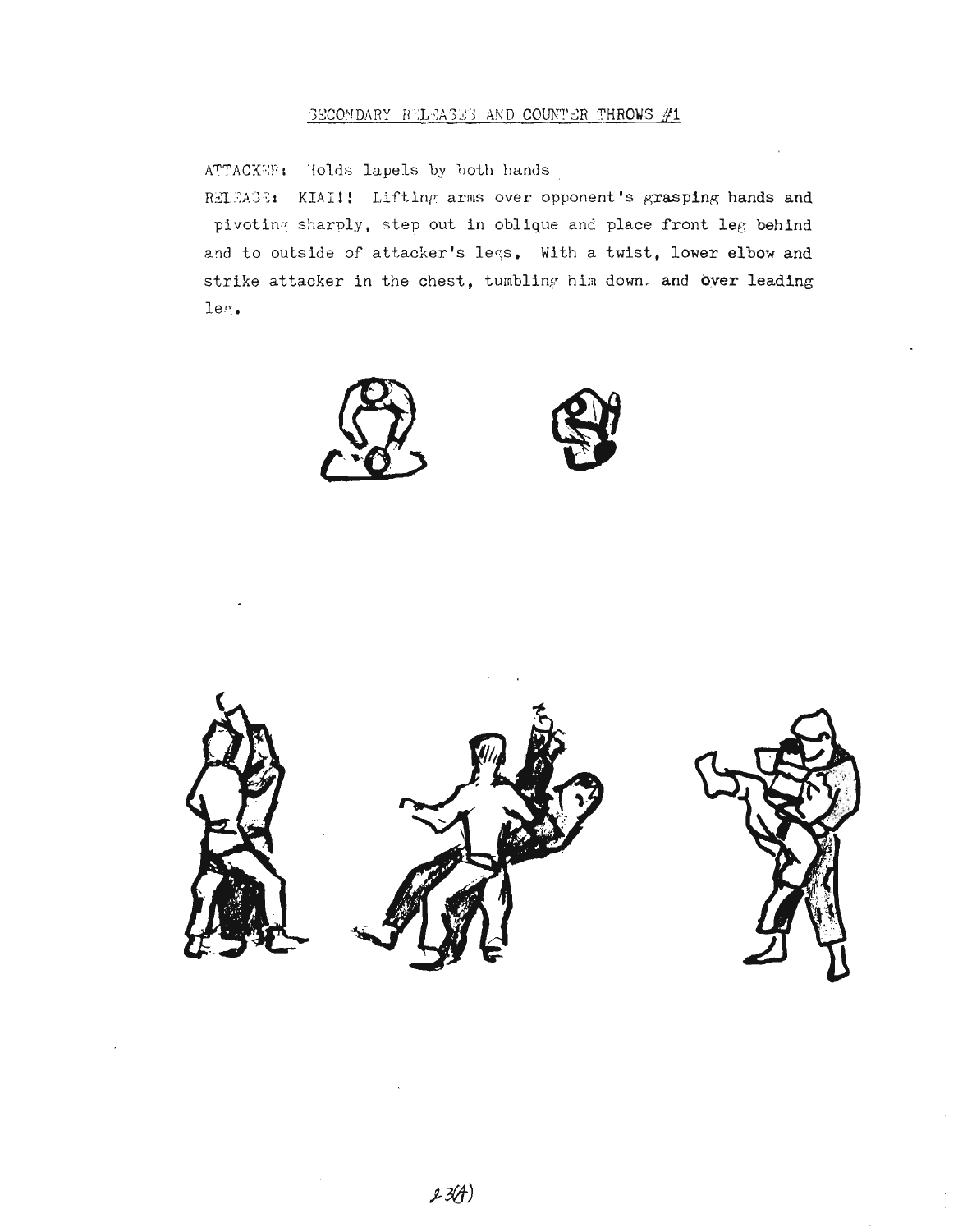ATTACKER: Holds lapels by both hands

RELEASE: KIAI!! Lifting arms over opponent's grasping hands and pivoting sharply, step out in oblique and place front leg behind and to outside of attacker's legs. With a twist, lower elbow and strike attacker in the chest, tumbling him down, and over leading leg.





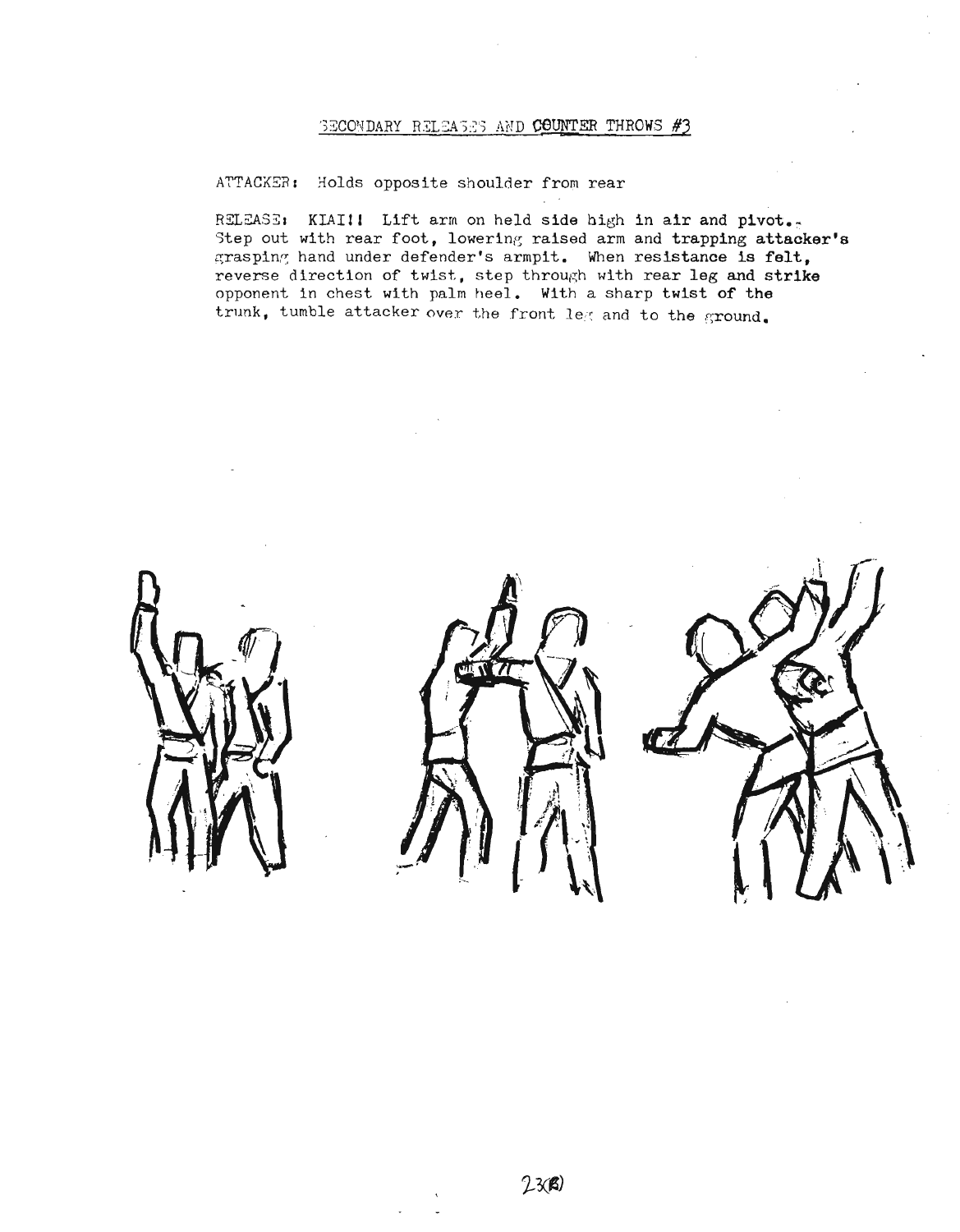## 'BECONDARY RELEASES AND COUNTER THROWS #3

#### ATTACKER: Holds opposite shoulder from rear

RSLEASE: KIAI!! Lift arm on held side high in air and pivot. Step out with rear foot, lowering raised arm and trapping attacker's grasping hand under defender's armpit. When resistance is felt, reverse direction of twist, step through with rear leg and strike opponent in chest with palm heel. With a sharp twist of the trunk, tumble attacker over the front leg and to the ground.





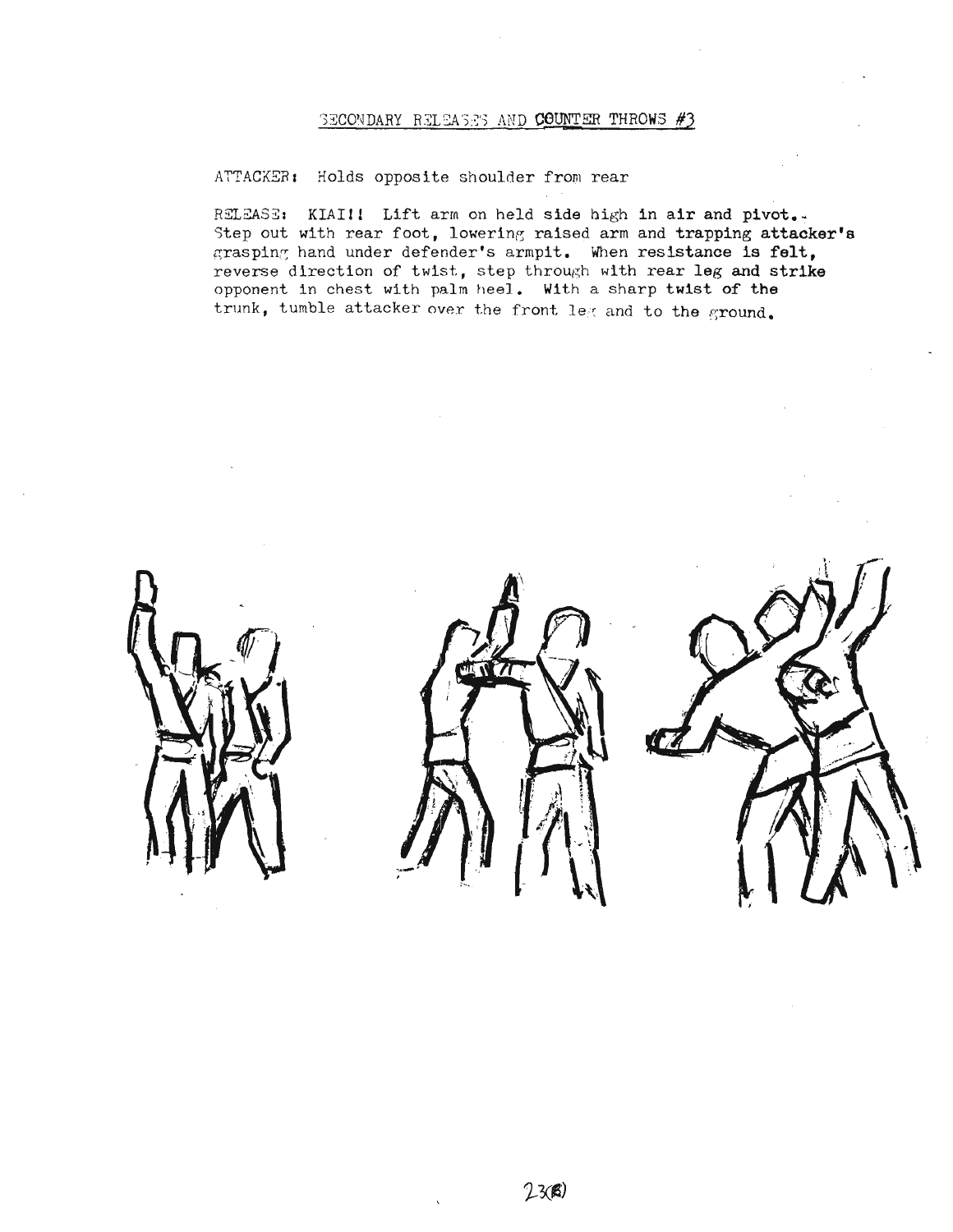# SECONDARY RELEASES AND COUNTER THROWS #3

#### ATTACKER: Holds opposite shoulder from rear

RELEASE: KIAI!! Lift arm on held side high in air and pivot.. Step out with rear foot, lowering raised arm and trapping attacker's grasping hand under defender's armpit. When resistance is felt, reverse direction of twist, step through with rear leg and strike opponent in chest with palm heel. With a sharp twist of the trunk, tumble attacker over the front le< and to the ground.

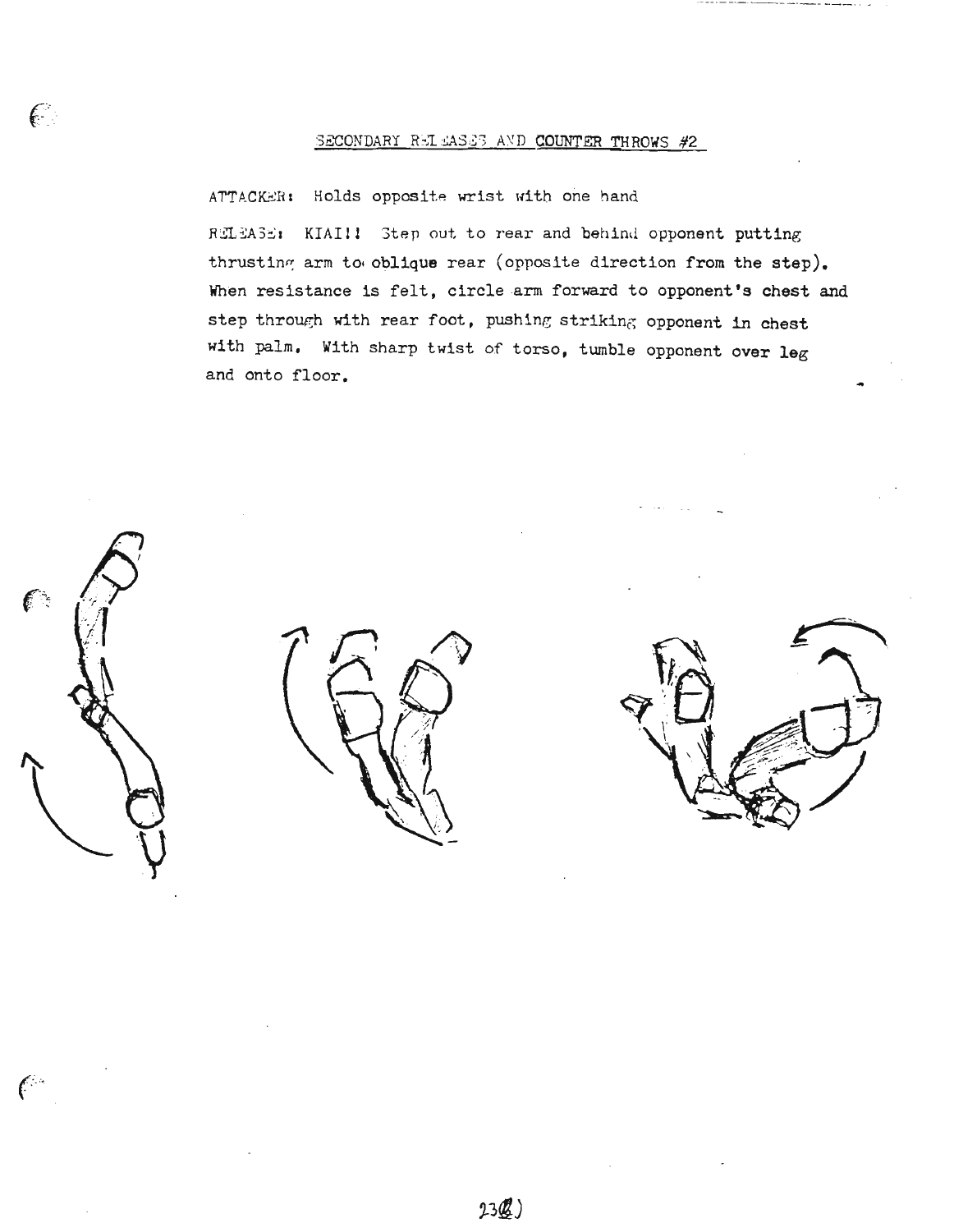# SECONDARY RELEASES AND COUNTER THROWS #2

# ATTACKER: Holds opposite wrist with one hand

RELEASE: KIAI!! Step out to rear and behind opponent putting thrusting arm to oblique rear (opposite direction from the step). When resistance is felt, circle arm forward to opponent's chest and step through with rear foot, pushing striking opponent in chest with palm. With sharp twist of torso, tumble opponent over leg and onto floor.



 $\epsilon$ 

 $\ell^+$ 

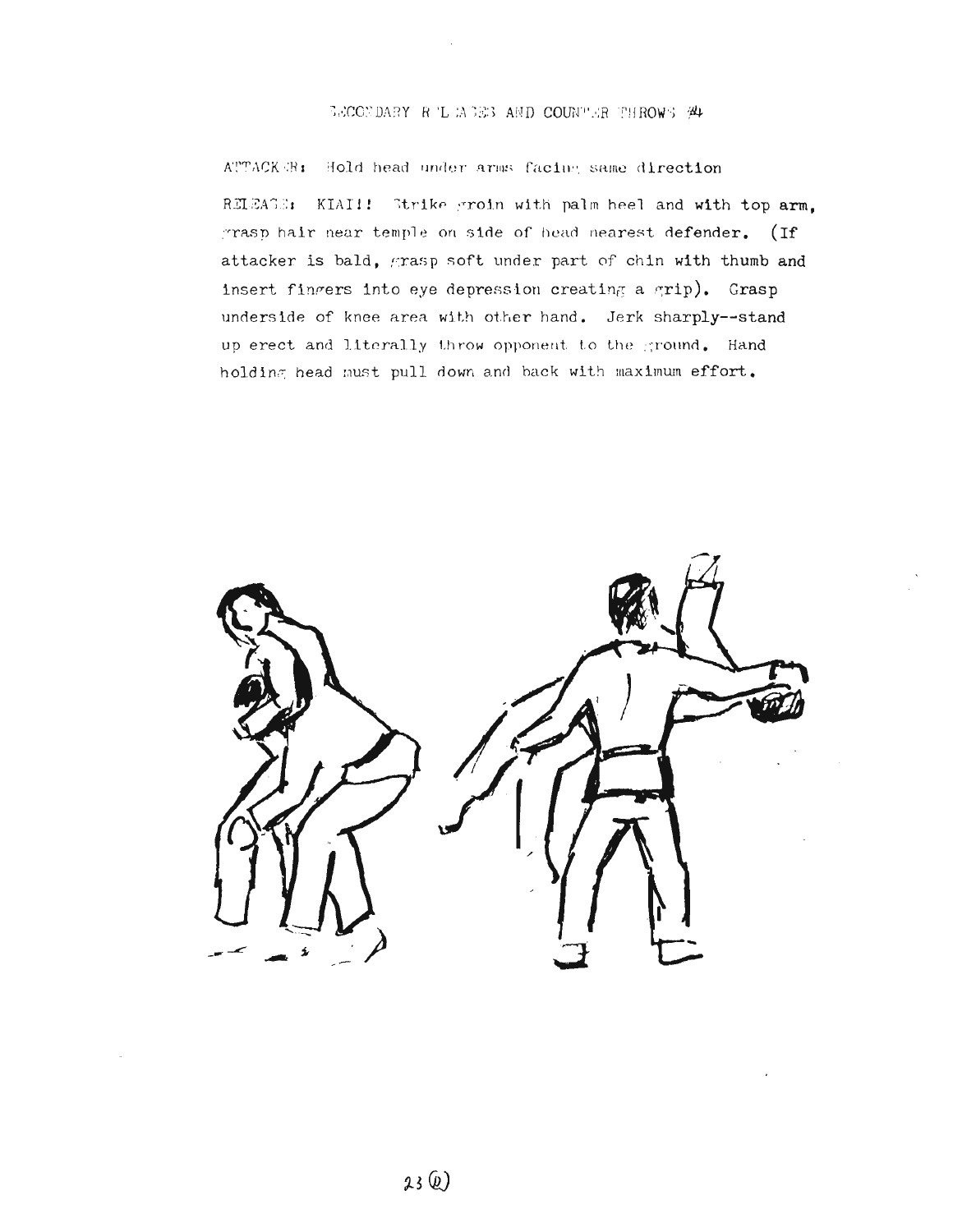#### BECONDARY R L MOES AND COUNTER THROWS #

ATTACKER: Hold head under arms facing same direction RELEATE: KIAI!! Strike groin with palm heel and with top arm. grasp hair near temple on side of head nearest defender. (If attacker is bald, grasp soft under part of chin with thumb and insert fingers into eye depression creating a grip). Grasp underside of knee area with other hand. Jerk sharply--stand up erect and literally throw opponent to the ground. Hand holding head must pull down and back with maximum effort.

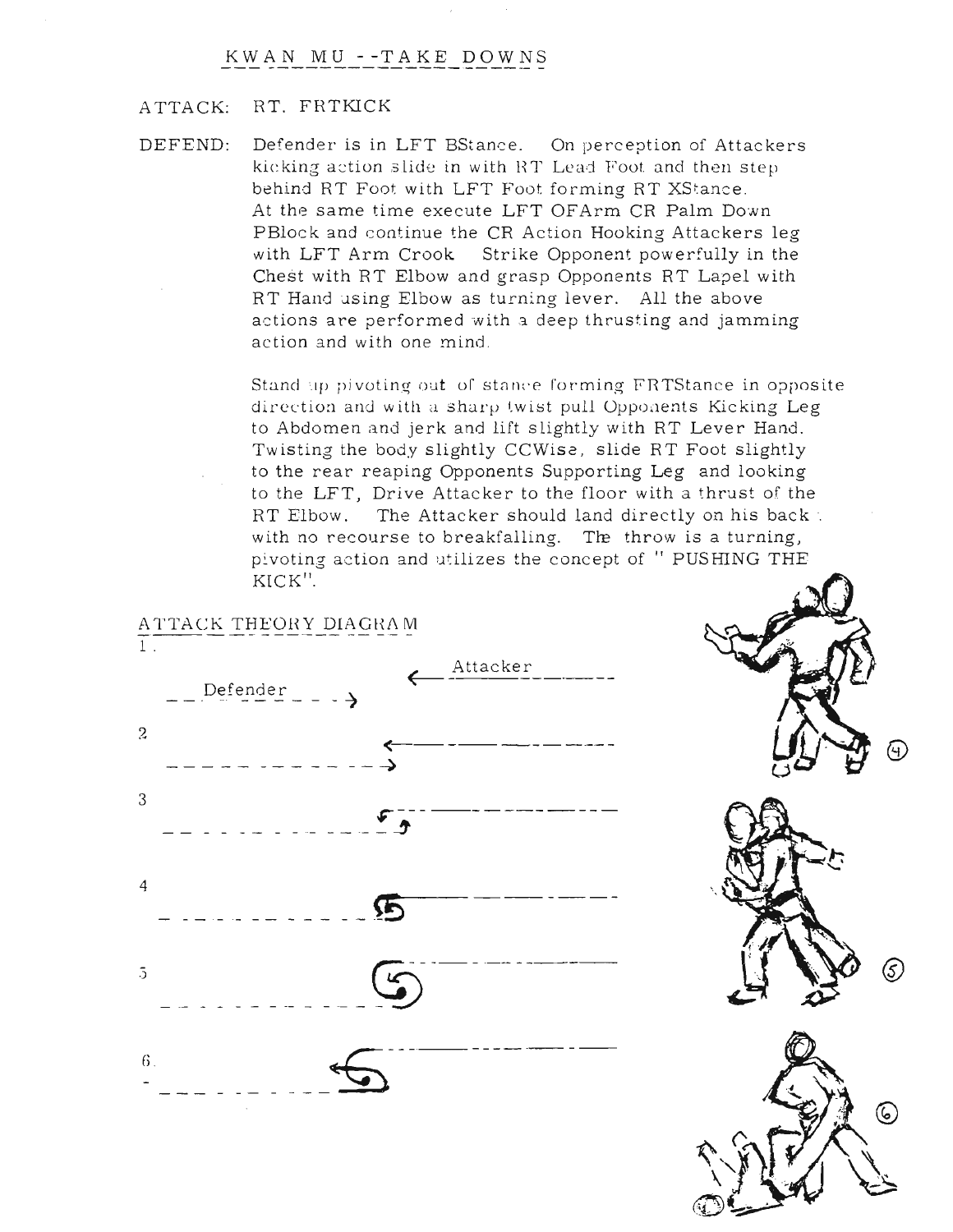# KWAN MU --TAKE DOWNS

# ATTACK: RT. FRTKICK

DEFEND: Defender is in LFT BStance. On perception of Attackers kicking action slide in with RT Lead Foot and then step behind RT Foot with LFT Foot forming RT XStance. At the same time execute LFT OFArm CR Palm Down PBlock and continue the CR Action Hooking Attackers leg with LFT Arm Crook Strike Opponent powerfully in the Chest with RT Elbow and grasp Opponents RT Lapel with RT Hand using Elbow as turning lever. All the above actions are performed with a deep thrusting and jamming action and with one mind.

> Stand up pivoting out of stance forming FRTStance in opposite direction and with a sharp twist pull Opponents Kicking Leg to Abdomen and jerk and lift slightly with RT Lever Hand. Twisting the body slightly CCWise, slide RT Foot slightly to the rear reaping Opponents Supporting Leg and looking to the LFT, Drive Attacker to the floor with a thrust of the RT Elbow. The Attacker should land directly on his back: with no recourse to breakfalling. The throw is a turning, pivoting action and utilizes the concept of " PUSHING THE KICK".